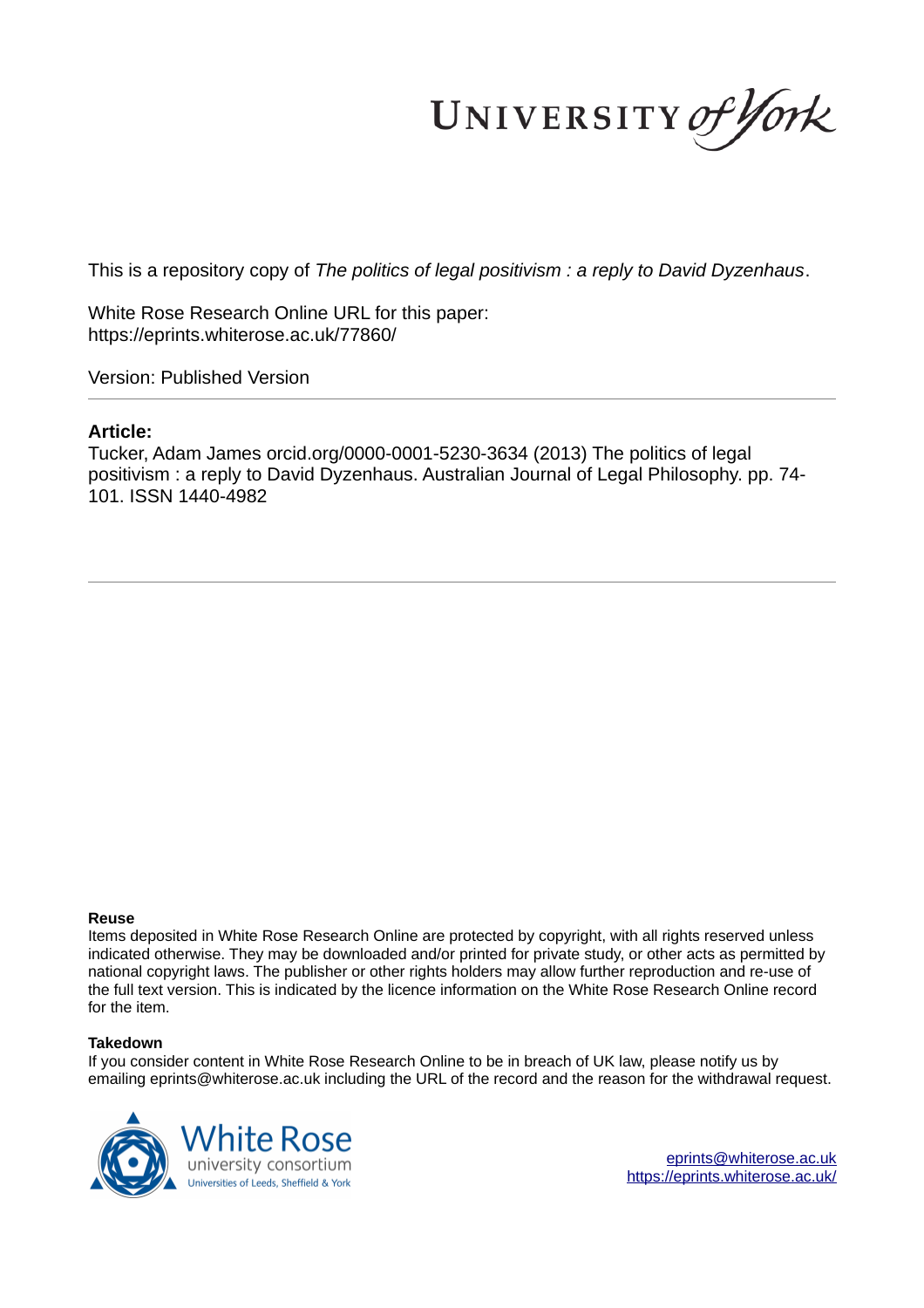# **The Politics of Legal Positivism: A Reply to David Dyzenhaus**

# **Adam Tucker†**

## **Abstract**

David Dyzenhaus is the standard bearer of a school of thought that associates the philosophy of legal positivism with undesirable consequences in real life politics. This article examines and rejects the jurisprudential underpinnings of that enterprise. It focuses, by way of a case study, on just one subset of Dyzenhaus' arguments, namely that part of his anti-positivist position that insists on a connection between legal positivism and legislative supremacy. Part I introduces Dyzenhaus' position. Part II explores three arguments that Dyzenhaus develops which connect legal positivism to legislative supremacy, the arguments from authoritarianism, irrelevance and vacuity. Part III criticises two aspects of the methodology which underlies those arguments, its projection of prescriptive commitments onto descriptive works and the austerity of its conception of what counts as a properly prescriptive argument.

### **I. Introduction**

David Dyzenhaus is the standard bearer of a school of thought that associates the philosophy of legal positivism with undesirable consequences in real life politics. The range, depth and influence of his work is remarkable; he has said important things about *(inter alia)* various doctrines of contemporary administrative law<sup>1</sup>, the expansion of executive power in the 'war on terror'<sup>2</sup>, the judicial politics of Apartheid South

 † 50<sup>th</sup> Anniversary Research Lecturer in Law, University of York. I would like to thank Simon Halliday, William Lucy, Michael Stokes and two anonymous referees for prompting me, in various ways, to improve this article.

<sup>1</sup> See, eg, David Dyzenhaus, 'Form and Substance in the Rule of Law' in Christopher Forsyth (ed), *Judicial Review & The Constitution* (Hart Publishing, 2000) and David Dyzenhaus, 'An Unfortunate Outburst of Anglo-Saxon Parochialism' (2005) 68 *Modern Law Review* 673.

 $\overline{2}$  David Dyzenhaus, 'Humpty Dumpty Rules or the Rule of Law: Legal Theory and the Adjudication of National Security' (2003) 28 *Australian Journal of Legal Philosophy* 1; David Dyzenhaus, *The Constitution of Law: Legality in a Time of Emergency*  (Cambridge University Press, 2006). See also Tom Campbell, 'Blaming Legal Positivism' (2003) 28 *Australian Journal of Legal Philosophy* 31.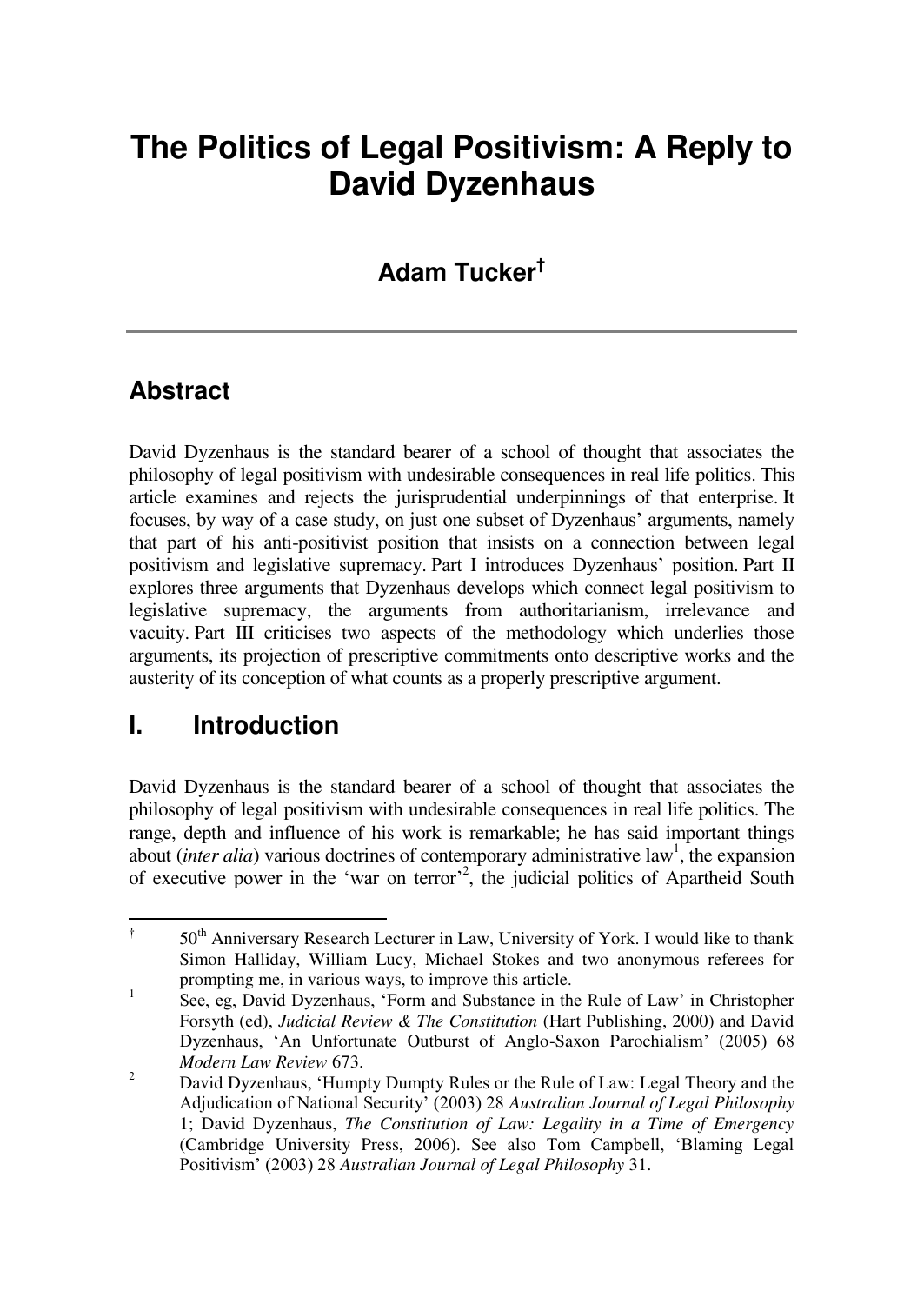Africa<sup>3</sup>, the political legitimacy of Weimar Germany<sup>4</sup> and the legality of the Chinese Canadian Head Tax<sup>5</sup>. In each of these fields (and more) Dyzenhaus often adopts the distinctive approach of using a critique of and hostility to the claims of legal positivism as the foundation for practical political and legal argument. This article examines and rejects the jurisprudential underpinnings of that enterprise.<sup>6</sup>

Dyzenhaus' objections to legal positivism are manifold. He has argued that it is 'destructive of healthy legal practice', $\frac{7}{1}$  results in 'an unwitting collaboration in an authoritarian political project',<sup>8</sup> and is a 'stagnant research programme ... which ... no longer accounts appropriately for the data of legal practice<sup>?</sup> Contemporary positivism, he alleges, 'declare[s] itself irrelevant to the practice of law'.<sup>10</sup> As a result of its supposedly 'empty, almost paradoxical understanding of legality and law's authority in which law becomes an instrument of the powerful', he ventured to predict 'the demise of legal positivism'.<sup>11</sup> This article focuses, by way of a case study, on just one subset of these arguments, namely that part of Dyzenhaus' anti-positivist position that insists on a connection between legal positivism and legislative supremacy. 'Positivism', according to Dyzenhaus, 'says that judges should apply only those values and norms that have been explicitly incorporated into the law by statute'.<sup>12</sup> Or, in an alternative formulation, 'positivism cannot supply a foundation for judicial review since it is politically committed to minimising the role of judges in legal order'.<sup>13</sup> Or yet another: 'the positivist model of the rule of law … regards statutes as the primary, even the only, legitimate source of legal values<sup>'.14</sup>

 3 David Dyzenhaus, *Hard Cases in Wicked Legal Systems: South African Law in the Perspective of Legal Philosophy* (Clarendon Press, 1991).

<sup>4</sup> David Dyzenhaus, *Legality and Legitimacy: Carl Schmitt, Hans Kelsen, and Hermann Heller in Weimar* (Clarendon Press, 1997).

<sup>5</sup> David Dyzenhaus, 'The Juristic Force of Injustice' in David Dyzenhaus and Mayo Moran (eds) *Calling Power to Account: Law, Reparations and the Chinese Canadian Head Tax Case* (University of Toronto Press, 2005).

<sup>6</sup> But not, I should stress, all of the substantive political positions that this approach leads Dyzenhaus to adopt. Indeed, they are often attractive. My aim here is to highlight that the defence of those political positions needs disentangling from questions about the nature of law.

<sup>7</sup> Dyzenhaus, above n 3, ix.

<sup>8</sup> David Dyzenhaus, 'Why Positivism is Authoritarian' (1992) 37 *American Journal of Jurisprudence* 83, 112.

<sup>9</sup> David Dyzenhaus, 'Positivism's Stagnant Research Programme' (2000) 20 *Oxford Journal of Legal Studies* 703, 704.

<sup>10</sup> David Dyzenhaus, 'The Genealogy of Legal Positivism' (2004) 24 *Oxford Journal of Legal Studies* 39, 67.

<sup>11</sup> David Dyzenhaus, 'The Demise of Legal Positivism' (2006) 119 *Harvard Law Review Forum* 112, 120, 121.

<sup>&</sup>lt;sup>12</sup> Dyzenhaus, above n 5, 261.

<sup>13</sup>  $Dyzenhaus, 'Form and Substance', above n 1, 159.$ 

Dyzenhaus, above n 5, 261.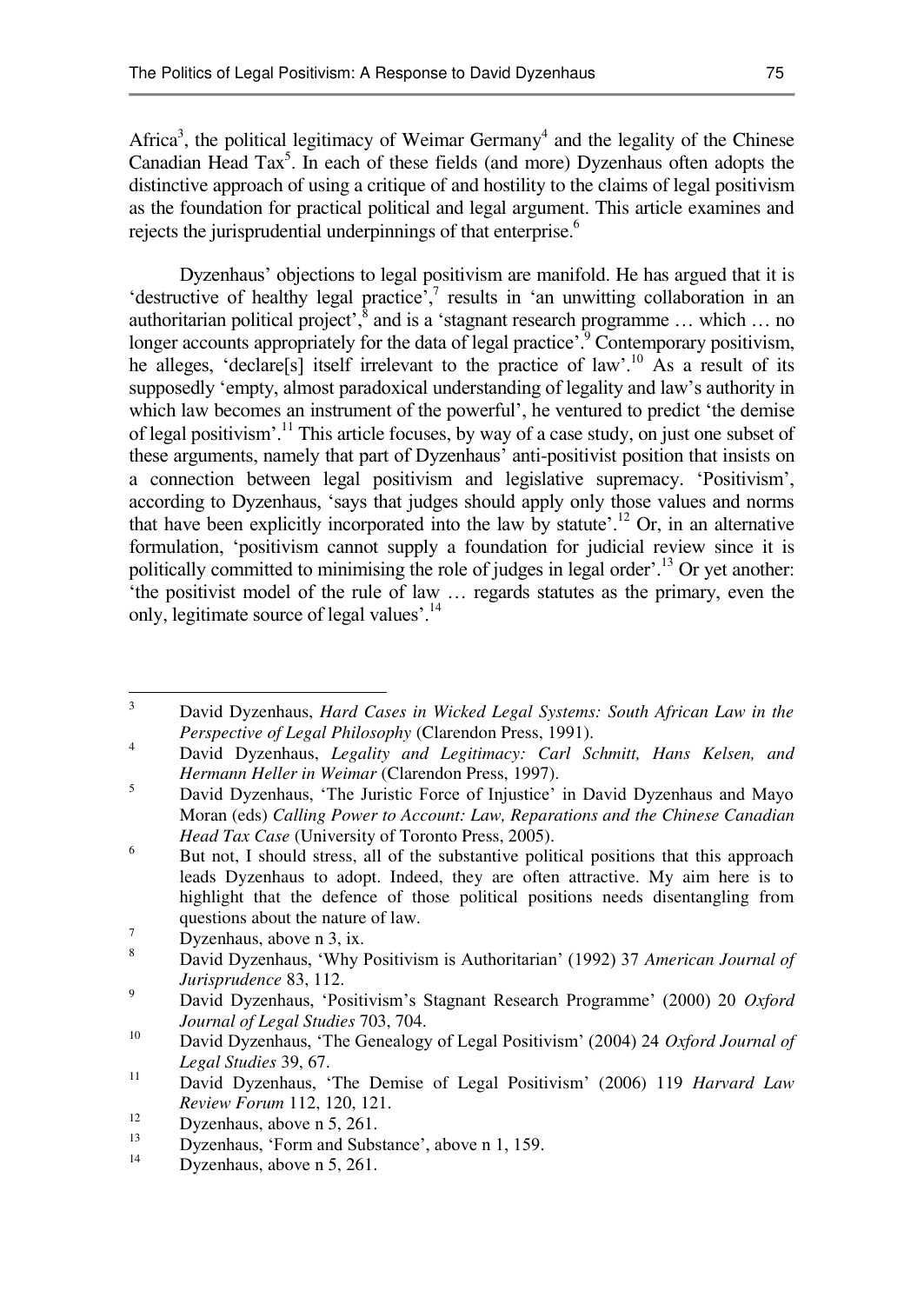Similar ideas appear with some regularity in the academic literature. For example, in his review of Nicola Lacey's biography of H L A Hart, John Mikhail comments that 'the human rights revolution in constitutional … law … would appear to have significant implications for the tradition of … jurisprudence with which Hart was associated'.<sup>15</sup> Similarly, when senior judges contemplated the existence of limits on Parliament's legislative power in *Jackson v Attorney General*, <sup>16</sup> Tom Mullen suggested that it was 'not clear that any of the opinions which suggest limitations on the sovereignty of parliament make sense' from the perspective of Hartian legal theory.<sup>17</sup> In a similar vein, Jeffrey Goldsworthy's (otherwise unrelated) critique of scepticism about legislative intention is explicitly tangled with legal positivism through an introductory assertion that his argument about legislative intention 'should disturb legal positivists who accept the doctrine [of parliamentary sovereignty]' and his conclusion that 'legal positivists-and for that matter anyone else-who would prefer to steer clear of judicial supremacy over statutory law, should try to steer clear of skepticism about the existence and utility of legislative intentions and purposes.<sup>18</sup> Usually  $-$  like these examples  $-$  the suggestion is not accompanied by any justificatory argument. It just seems to be taken as a self-evident truth across much of the legal academy that there is some kind of obvious affinity between legal positivism and legislative supremacy. This association is presumably reinforced by the fact that the leading defence of parliamentary sovereignty (Jeffrey Goldworthy's) is selfconsciously positivist and the leading critique of the doctrine (Trevor Allan's) is explicitly anti-positivist. Dyzenhaus is distinctive in developing a carefully articulated defence of this position. The arguments he deploys are ultimately methodological; his reading of work in the positivist tradition imposes on it a distinctive and demanding methodology in order to bundle legal positivism with a substantive political commitment to majoritarianism. This article argues that those methodological demands are unsustainable.

Presenting this argument will require me to overcome a distinctive difficulty with engaging with Dyzenhaus. Reading his work can be a disorienting experience as many of its claims are, on the face of it, surprising. It sometimes feels like the 'legal positivism' he is attacking is somehow different to the 'legal positivism' espoused by writers who understand themselves to be working within that tradition.<sup>19</sup> The idea that legal positivism has an intimate connection with a commitment to an unlimited legislature is among these surprising claims. It is surprising because contemporary positivism is not characterised by any endorsement of this position. Hart, for example,

<sup>15</sup> <sup>15</sup> John Mikhail, '"Plucking the Mask of Mystery from Its Face": Jurisprudence and H L A Hart' (2007) 95 *Georgetown Law Journal* 733, 750.

<sup>16</sup> *R (Jackson) v Attorney General* [2006] 1 AC 262.

<sup>17</sup> Tom Mullen, 'Reflections on *Jackson v Attorney General*' (2006) 26 *Legal Studies* 1, 25.

<sup>18</sup> Jeffrey Goldsworthy, 'Legislative Intentions, Legislative Supremacy, and Legal Positivism' (2005) 42 *San Diego Law Review* 493, 493, 518.

<sup>19</sup> The most extreme example I am aware of is this: 'Dworkin is a positivist' (in Dyzenhaus, 'Form and Substance', above n 1, 165 n 74).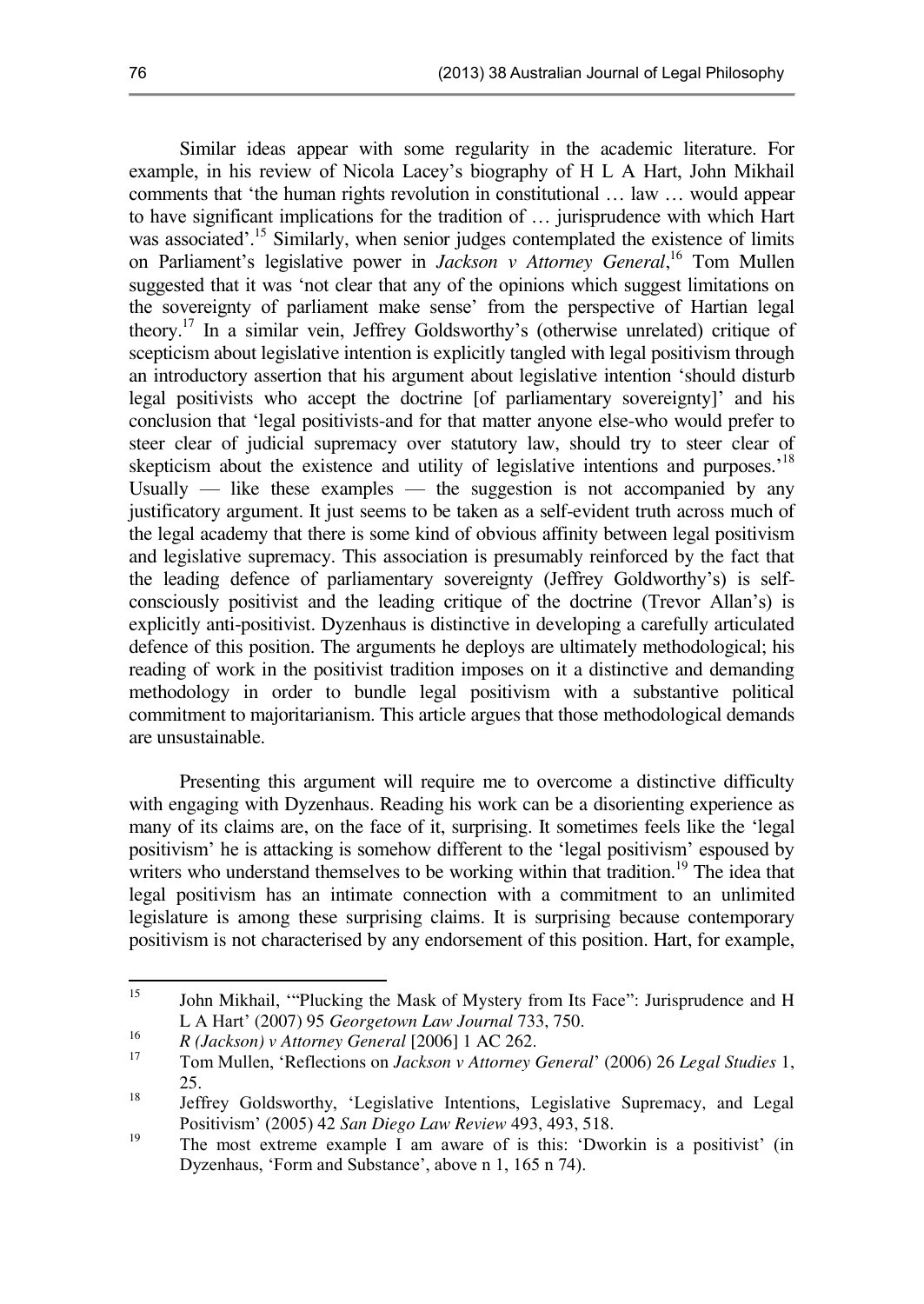had nothing to say about the desirability of constitutional rights and Raz has even argued, albeit tentatively, that 'it is fitting that they should be removed from the ordinary democratic process.'<sup>20</sup> The problems that these idiosyncrasies in Dyzenhaus' thought can cause were most obvious in his exchange with Matthew Kramer.<sup>21</sup> But, as we will see below, this obstacle can be overcome if we are clear from the outset about the structure of Dyzenhaus' position. In what follows, I propose the following outline understanding of the commitments which interact to generate Dyzenhaus' antipositivism. Keeping them in mind as we assess his more concrete claims will help to avoid the misunderstandings that his unusual account of positivism is prone to provoking. In outline, then, Dyzenhaus' position is shaped like this:

- 1. Legal philosophy is necessarily a branch of political philosophy making substantive political claims that must be justified by reference to substantive political arguments.
- 2. A properly substantive political argument has two features. First, it must be based in political morality. Secondly, it must be designed to influence legal practice.
- 3. The substantive politics of legal positivism are majoritarian because, either
	- a. The effect of legal positivism is to provide succour to the decision making of judges who show fidelity to the legislation of authoritarian regimes; or
	- b. Legal positivism is theoretically irrelevant if it is detached from a political commitment to minimising the law making role of the judiciary; or
	- c. When legal positivism parades as politically neutral, its claims are vacuous. In any event, they cannot be defended without resort to political argument.

So the connection between legal positivism and legislative supremacy emerges under the aegis of claim (3). But as the next section demonstrates, none of claims (3a) (3b) or (3c) can be appraised without collapsing into an assessment of claims (1) and

<sup>20</sup> <sup>20</sup> Joseph Raz, *Ethics in the Public Domain* (Clarendon Press, revised ed, 2001) 57.

<sup>21</sup> Dyzenhaus, above n 9, then Matthew Kramer, 'Dogmas and Distortions: Legal Positivism Defended' (2001) 21 *Oxford Journal of Legal Studies* 673, then David Dyzenhaus, 'Caveat Reviewer' (2001) 21 *Oxford Journal of Legal Studies* 703. See James Allan, 'A Modest Proposal' (2003) 23 *Oxford Journal of Legal Studies* 97 for an evaluation of the exchange. The final section of this article proposes a reading of Dyzenhaus that Kramer did not consider.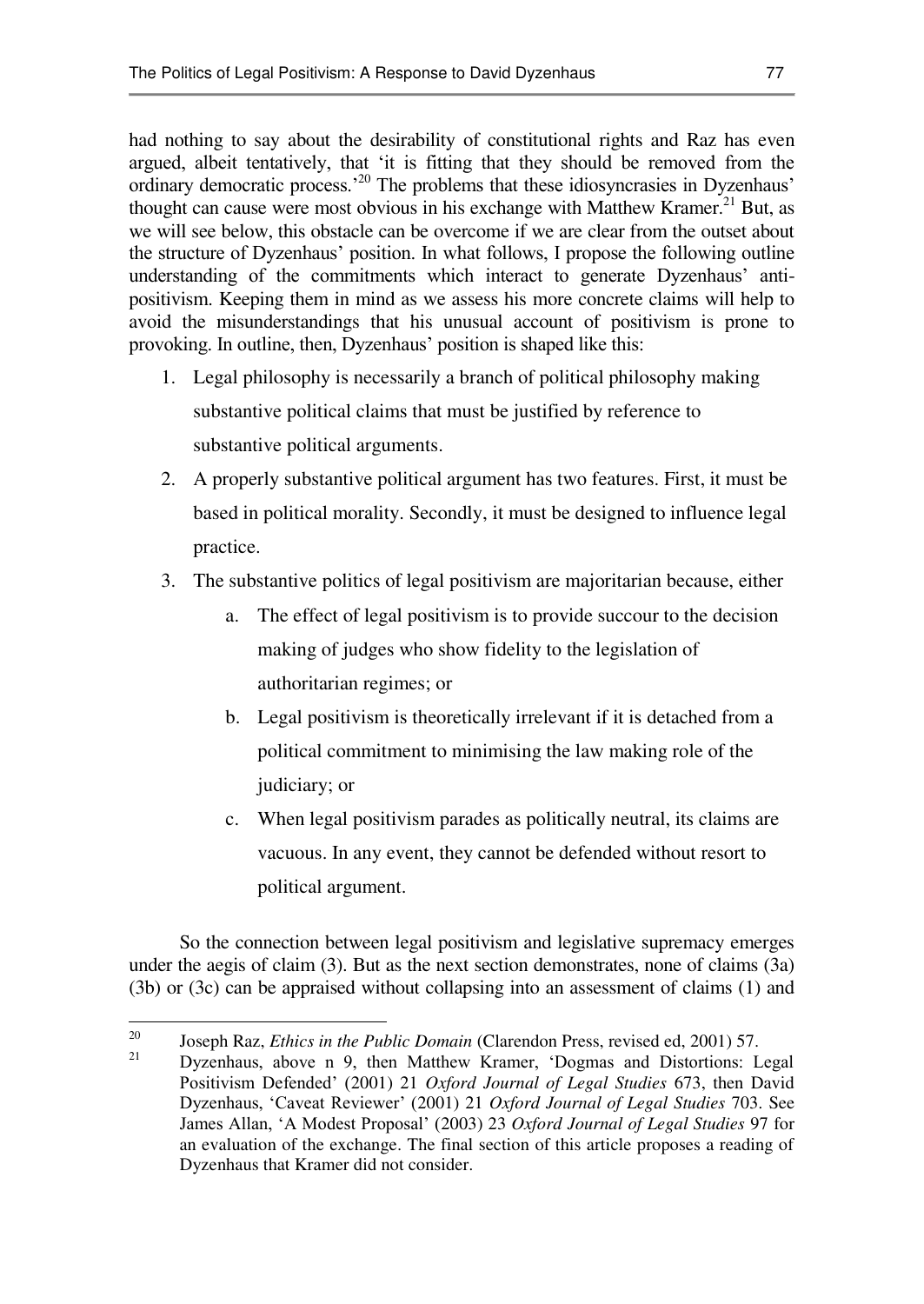(2). They presuppose these underlying methodological arguments and so depend upon them for their soundness. This is why the argument must move into issues in the methodology of jurisprudence. But as Dyzenhaus' methodological claims are unsustainable, his substantive claims must also fall.

# **II. The collapse of Dyzenhaus' third stage arguments**

This section explores Dyzenhaus' three arguments purporting to connect legal positivism to legislative supremacy. That exploration is inconclusive, because in all three cases we are ultimately confronted by the need to move the argument away from the substance of each argument and consider instead the methodological claims on which they depend.

#### A. THE ARGUMENT FROM AUTHORITARIANISM

In 'Why Positivism is Authoritarian<sup>,22</sup> Dyzenhaus explores the following, essentially consequentialist, argument against legal positivism:

> While contemporary positivists want judges and citizens not to be authoritarian, they offer a conception of law which as a matter of practice will be implemented by the judges of a wicked legal system in an authoritarian way.<sup>23</sup>

This argument is developed from the Hobbesian idea that judges are obliged to enforce the law as it exists — 'the will of the sovereign as he intended it to be executed'.<sup>24</sup> So the argument from authoritarianism is simply a more specific version of the claim that legal positivism endorses legislative supremacy. Dyzenhaus harnesses the particular example of authoritarianism in a wicked legal system because this is the scenario that best captures the possibly deleterious consequences of encouraging the judiciary to simply apply the law, whatever it may be.

Although it looks simple, the argument from authoritarianism is double edged. In its first guise, it is a straightforwardly consequentialist argument against legal positivism. In its second guise, considered below, it is a more subtle argument about the methodology of jurisprudence.

The first, straightforward, version of this argument situates Dyzenhaus in an ongoing debate about whether the endorsement of legal positivism leads to repugnant or beneficial moral consequences. Dyzenhaus' position contrasts, for example, with Hart's claim that adopting a positivist conception of law has beneficial moral consequences, notably in alerting citizens to the possibility of unjust law and so

 $22$  $\frac{22}{23}$  Dyzenhaus, above n 8.

**Ibid 111.** 

<sup>24</sup> Ibid 88.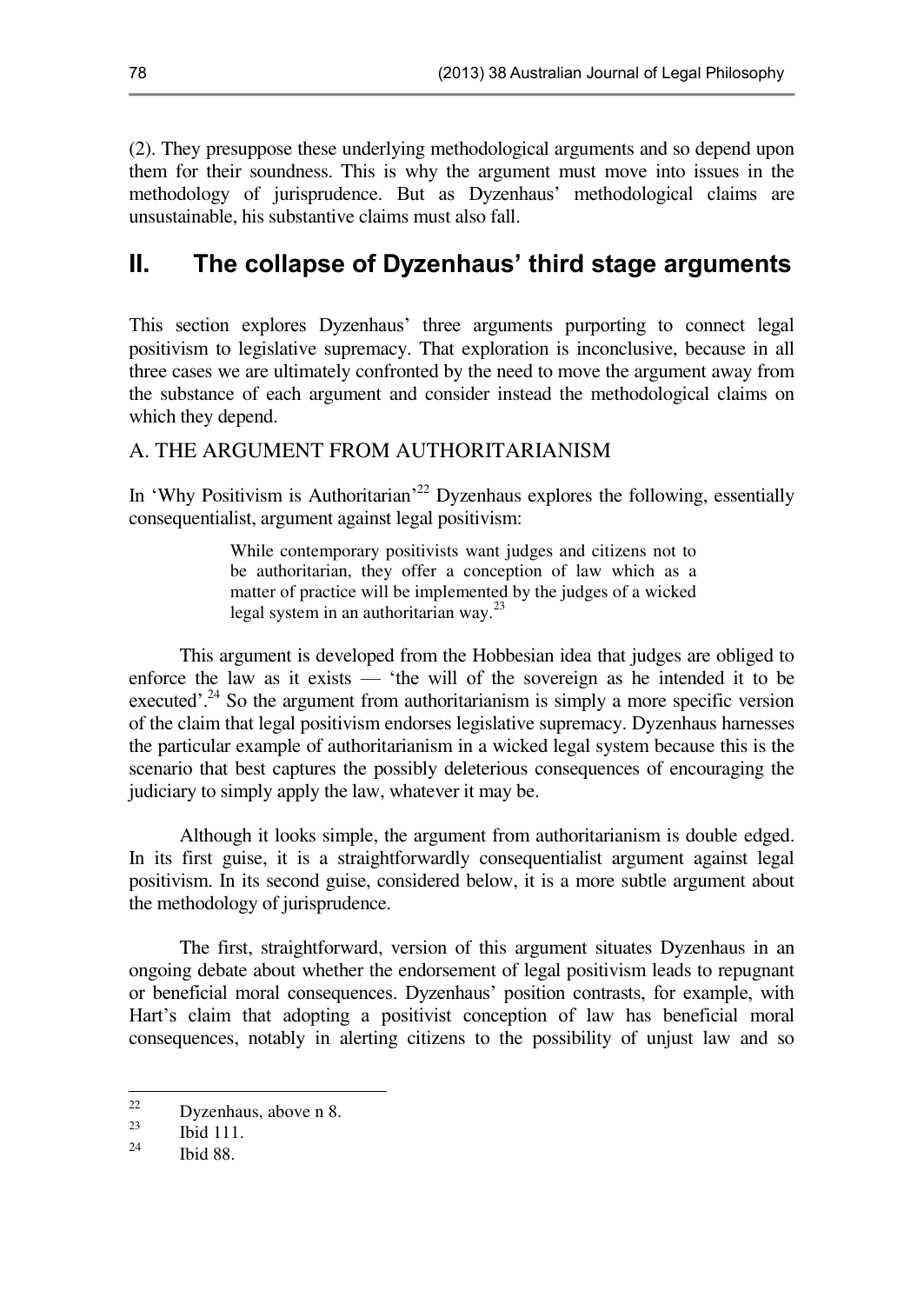priming them to resist where necessary.<sup>25</sup> The arguments Dyzenhaus marshals in favour of his position, by developing a detailed case study of judicial reasoning in the context of the prevailing legal-philosophical climate in the South African legal system during apartheid, are impressively and comprehensively elaborated.<sup>26</sup> But it is important to note that the whole enterprise presupposes that the consequential approach is an appropriate way to evaluate jurisprudential claims. From the very first paragraph of *Hard Cases in Wicked Legal Systems* (which reappears, reworked, as the opening of *Why Positivism is Authoritarian*), it is clear from the way that Dyzenhaus frames the issues he will tackle that he endorses this approach to legal philosophy:

> Like Dr Jekyll and Mr Hyde legal positivism seems to lead two distinct lives, one virtuous and one wicked. As Jekyll, and as its proponents claim, legal positivism is a doctrine about the nature of law that, correctly understood, can only help to inculcate morally desirable attitudes towards the law in both judges and citizens. As Hyde, and as its critics claim, positivism's slogan … is the legal ideology of authoritarianism. $<sup>2</sup>$ </sup>

So the argument from authoritarianism presupposes that it is appropriate to appraise legal philosophies in terms of their consequences rather than their inherent soundness. In this respect, Dyzenhaus endorses a position that Julie Dickson calls the *beneficial moral consequences thesis*:

> value judgments concerning the beneficial moral consequences of espousing a certain theory of law may legitimately feature in the criteria of success of legal theories. $28$

But Dickson rejects the beneficial moral consequences thesis, as 'an argument that runs in the wrong direction'. Even if a theory of law results in beneficial moral consequences, she argues, we should only accept it if it is the '*correct* way to go about understanding  $\ldots$  law'.<sup>29</sup> This is driven by her conception of legal theory as an essentially descriptive enterprise:

Ibid 88.

<sup>25</sup> <sup>25</sup> H L A Hart, *The Concept of Law* (Oxford University Press,  $2<sup>nd</sup>$  ed, 1994) 210.

See Dyzenhaus, above n 3. This approach to legal theory is perhaps vulnerable to criticism on grounds which I do not develop here. The remarkable case study is intended to supply the requisite robust and generalisable empirical evidence establishing the existence of the alleged connection between theory and practice. Dyzenhaus is less clear about the intensity of the connection between theory and practice that must hold for it to be conceptually significant. For discussion about these, and related, issues, see, eg, Dennis Davis, 'Review of David Dyzenhaus, *Hard Cases in Wicked Legal Systems'* (1992) 109 *South African Law Journal* 157 and Leslie Green, 'The Nature of Law Today' (1994) 88 *The American Political Science Review* 206–10.

<sup>&</sup>lt;sup>27</sup> Dyzenhaus, above n 3, 1; Dyzenhaus, above n 8, 83.

<sup>&</sup>lt;sup>28</sup> Julie Dickson, *Evaluation and Legal Theory* (Hart Publishing, 2001) 9.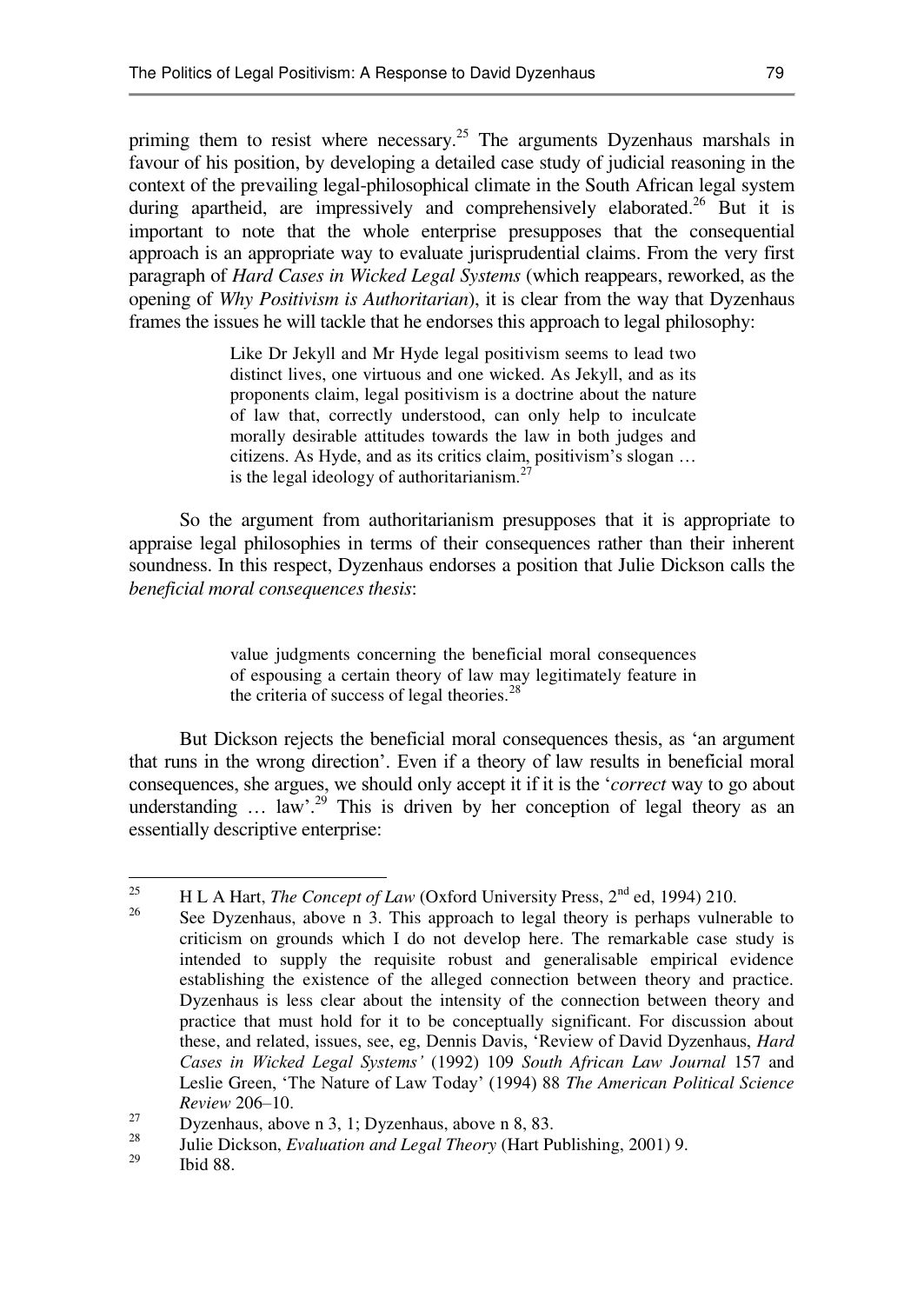the task of analytical jurisprudence [is] that of attempting to identify and explain the nature of law. It is the character of an actually existing social institution which we are after, and it is a basic assumption of this approach that the social institution of law has a particular character which legal theory is attempting to identify and explain. $30$ 

This 'basic assumption' is at the crux of the conflict between Dyzenhaus and descriptive legal positivism. Descriptive theorists are unconcerned whether their philosophy is Dr Jekyll or Mr Hyde. Rather, they understand their task to be uncovering descriptive truths about the nature of the social institution of law. So the argument from authoritarianism will not impress a descriptive theorist because consequentialist considerations do not feature in his criteria for the success of a theory of law. From his perspective, the claims he supports are to be evaluated not by the consequences of expressing them, but on the basis of their truth or falsity. And Dyzenhaus' argument does not operate on this plane. Consider, for example, the characteristically positivist claim that dominates Dyzenhaus' critique of positivism that there will arise cases in which the result is not determined by law, and so judges exercise a discretionary law making power in order to decide one way or the other<sup>31</sup>. Consequentialist arguments will make no sense to a theorist who offers this claim descriptively because from his perspective, it is true regardless of the consequences that flow from its truth.<sup>32</sup> So, faced with the argument from authoritarianism, our descriptive theorist must choose between two possible responses.

First, suppose the judges have (to borrow Dyzenhaus' terminology) 'correctly understood' the claim that they exercise a law making power in the event of indeterminacy. The argument from authoritarianism tells us that this will encourage them to change their behaviour for the worse because this makes 'the only sense of legal positivism which it is possible for judges to make'.<sup>33</sup>

Even if we grant Dyzenhaus' argument and allow that this change in behaviour occurs, then from the descriptivist perspective it is still not clear how legal positivism is to blame. The change is grounded in the judges' political views on the appropriate exercise of what they have now found out amounts to a law-making power. If those views lead them to behave in an authoritarian fashion, or display an excess of deference to the legislature, then that is because they hold sceptical views as to the legitimacy of judicial law making. Dyzenhaus is alert to this objection and responds with an argument based on the capacity of rival understandings of legal positivism to

<sup>30</sup>  $rac{30}{31}$  Ibid 89.

See Hart, above n 25, ch 7.

<sup>32</sup> Cf Dworkin's 'two objections to judicial originality', namely that it is undemocratic and violates the rule or law — both consequentialist objections to a descriptive claim. Ronald Dworkin, *Taking Rights Seriously* (Duckworth, 1977) 84.

 $33$  Dyzenhaus, above n 8, 85.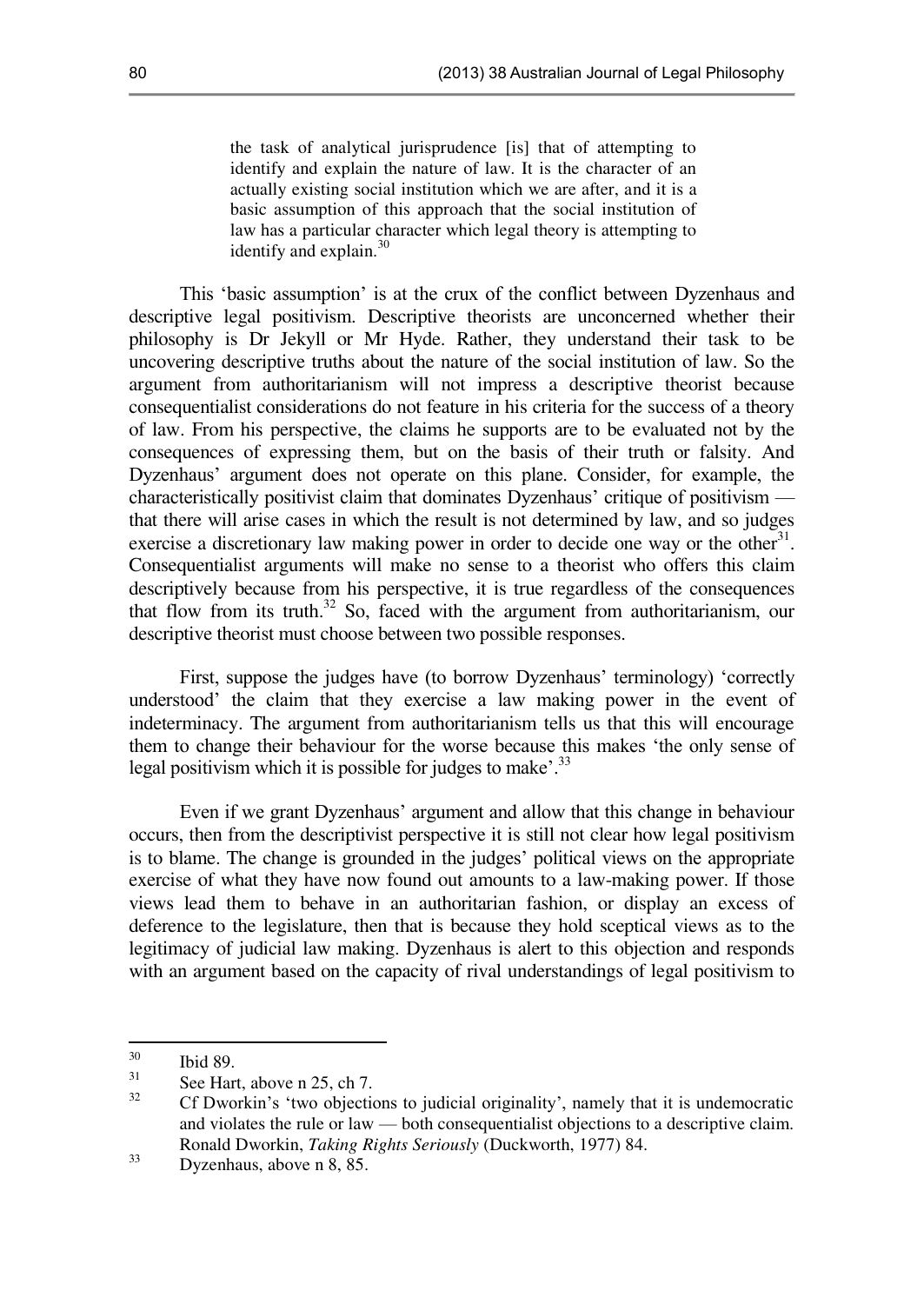'inform judicial activity'.<sup>34</sup> But this simply reopens the methodological problem, because it presupposes that it is appropriate to evaluate legal positivism in terms of its ability to inform judicial behaviour. he descriptivist, who aims only to explain that behaviour as best he can, will not recognise the force of Dyzenhaus' position. The only 'solution' that will present itself to the descriptive theorist if exposing their truth has repugnant consequences is to keep that truth secret. But this is hardly an appealing position to adopt, and it clearly is not endorsed by Dyzenhaus who has gone to great lengths to expose, persistently, what he views to be an objectionable argument.

Alternatively, suppose the change in behaviour that Dyzenhaus detects in judges exposed to legal positivism arises because they have 'incorrectly understood' its claims. Surely the mistaken judge, or whoever happened to mislead them, is to blame. Here, Dyzenhaus' argument that legal philosophies only make sense to judges in terms of the way in which they 'inform judicial activity'<sup>35</sup> becomes especially relevant. The descriptive theorist does not intend his claims to inform judicial behaviour beyond perhaps giving them a greater understanding of the task they are already undertaking. But by persistently arguing that their claims only make sense when read prescriptively, and by insisting that 'complete theories of law' provide a 'way of resolving hard cases', Dyzenhaus' jurisprudence is, ironically, a clear contender as a misleading influence that might lead judges to 'incorrectly understand' the claims of the descriptive theorist in the first place.

Now, none of this is supposed to hit the substance of the argument from authoritarianism. But it should be clear by now that this argument only has any purchase if it is appropriate to assess the claims of legal positivism consequentially, or if legal philosophies are to be understood as attempts to inform judicial behaviour in hard cases. And as Dyzenhaus and the descriptive theorist differ on this fundamental underlying point the argument from authoritarianism, understood as a straightforward argument against legal positivism, cannot be assessed without first considering the underlying conception of legal philosophy as a prescriptive enterprise that it presupposes.

In its second guise, the argument from authoritarianism is presented as if it contributes to this very issue. In this, more subtle, guise Dyzenhaus deploys the argument from authoritarianism as a contribution to this deeper, methodological debate. It is, he claims, itself evidence that the descriptive theorist is mistaken, and should move onto prescriptive ground:

> It is part of Dworkin's … accomplishment to have attempted to restore legal philosophy to an examination of its proper, pragmatic roots by reuniting the central questions of legal and political philosophy … [T]he cost for contemporary positivists of resisting this attempt is an unwitting collaboration in an

 $34$ <sup>34</sup> Ibid 85–6 citing — somewhat tangentially — H L A Hart, *Essays in Jurisprudence and Philosophy* (Clarendon Press, 1983) 67–8 as a proponent of the objection.

 $35$  Dyzenhaus, above n 8, 85–6.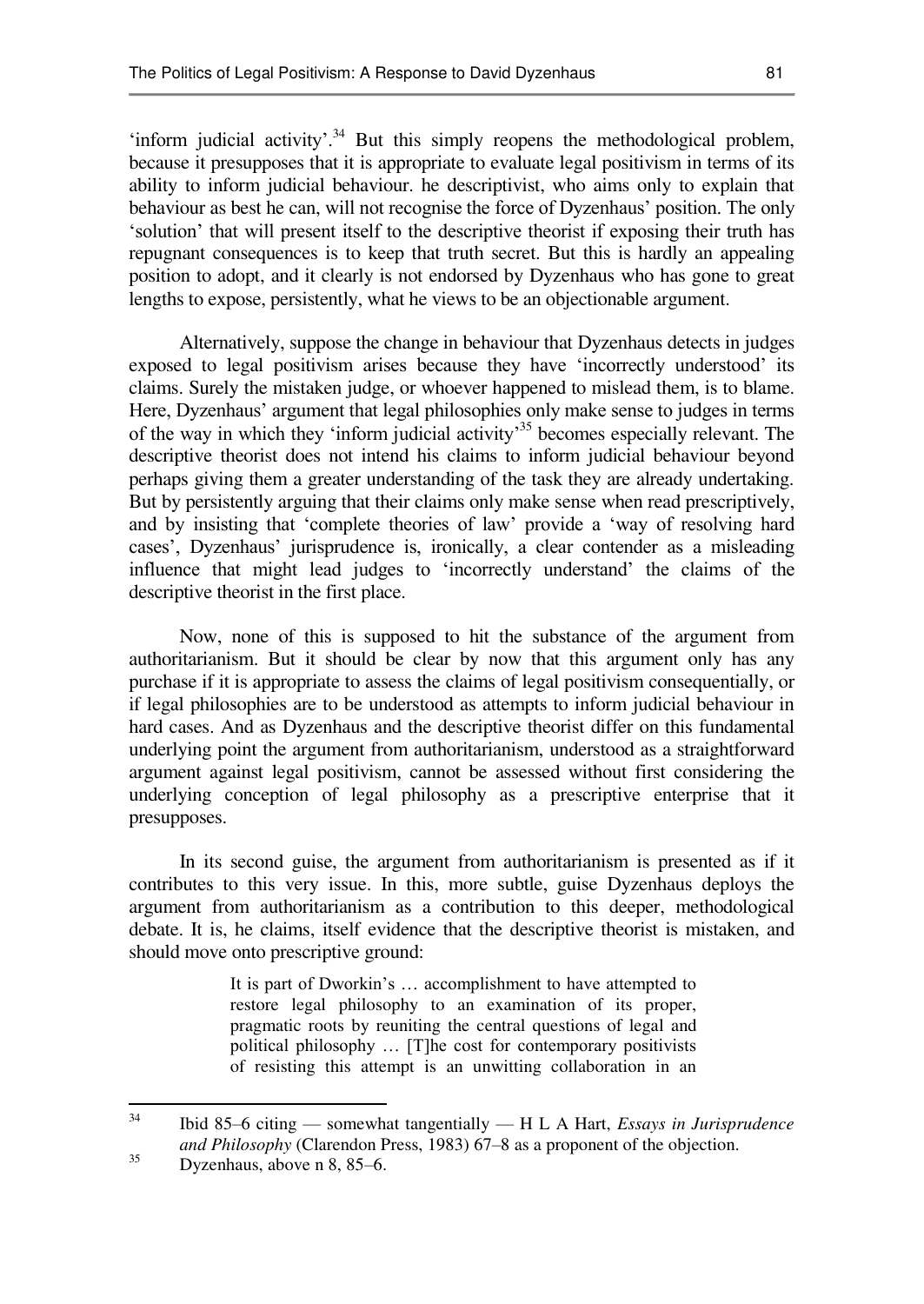authoritarian political project of which they should want no part.<sup>36</sup>

Unfortunately, however, this attempt to harness the argument from authoritarianism in the methodological debate between prescriptive and descriptive theory must fail. In its first guise, it is potentially compelling, just in case it is appropriate to assess legal philosophies in terms of their consequences. But in this second guise, it argues that contemporary positivists should adopt a prescriptive methodology in order to avoid the bad consequences of their descriptive methodology. But this presupposes that worrying about consequences is the appropriate way to choose between legal philosophies in order to argue that this is in fact the appropriate way to choose. In short, it is question begging. The only form in which the argument from authoritarianism can succeed is in its first form. And in that form, appraisal of its success ultimately collapses into an underlying methodological argument about the nature of jurisprudence. We will return to that debate, and Dyzenhaus' position within it after considering two further arguments that he levels at legal positivism.

#### B. THE ARGUMENT(S) FROM IRRELEVANCE

In 'Positivism's Stagnant Research Programme',<sup>37</sup> Dyzenhaus develops two arguments against legal positivism that turn on an allegation of 'irrelevance'. They are not neatly delineated by Dyzenhaus so they need disentangling from one another before the importance of the second argument from irrelevance can become clear. Both focus on the positivist claim that judges in hard cases exercise a discretion to make new law rather than determine pre-existing legal rights and duties. Before we consider the detail of Dyzenhaus' argument, its connection with legislative supremacy can be anticipated from the outset: a 'relevant' form of legal positivism would reconnect with its Hobbesian roots and advocate reform to minimise judicial law-making in favour of the will of the legislature.

The first argument from irrelevance takes Hart as its focus. Dyzenhaus sees the value-laden nature of the practice of adjudication as an 'anomaly' for legal positivism and interprets Hart's work on indeterminacy as his response to that anomaly. But Hart's solution does not satisfy Dyzenhaus. For him, 'the way in which Hart's legal positivism deals with the apparent anomaly … is to suggest the irrelevance of that practice to its thesis.<sup>38</sup> If true, this would be a serious problem for legal positivism; a theory of law that reacted to an 'apparent anomaly' by branding the practice of adjudication as irrelevant to the nature of law would indeed be deficient. Furthermore, in contrast to the argument from authoritarianism, it looks like an argument with which the descriptive theorist can engage. It is a straightforward claim that positivism — even in descriptive mode — cannot accommodate a central feature (adjudication) of the phenomenon it purports to explain (law).

<sup>36</sup>  $rac{36}{37}$  Ibid 112.

 $\frac{37}{38}$  Dyzenhaus, above n 9.

Ibid 708.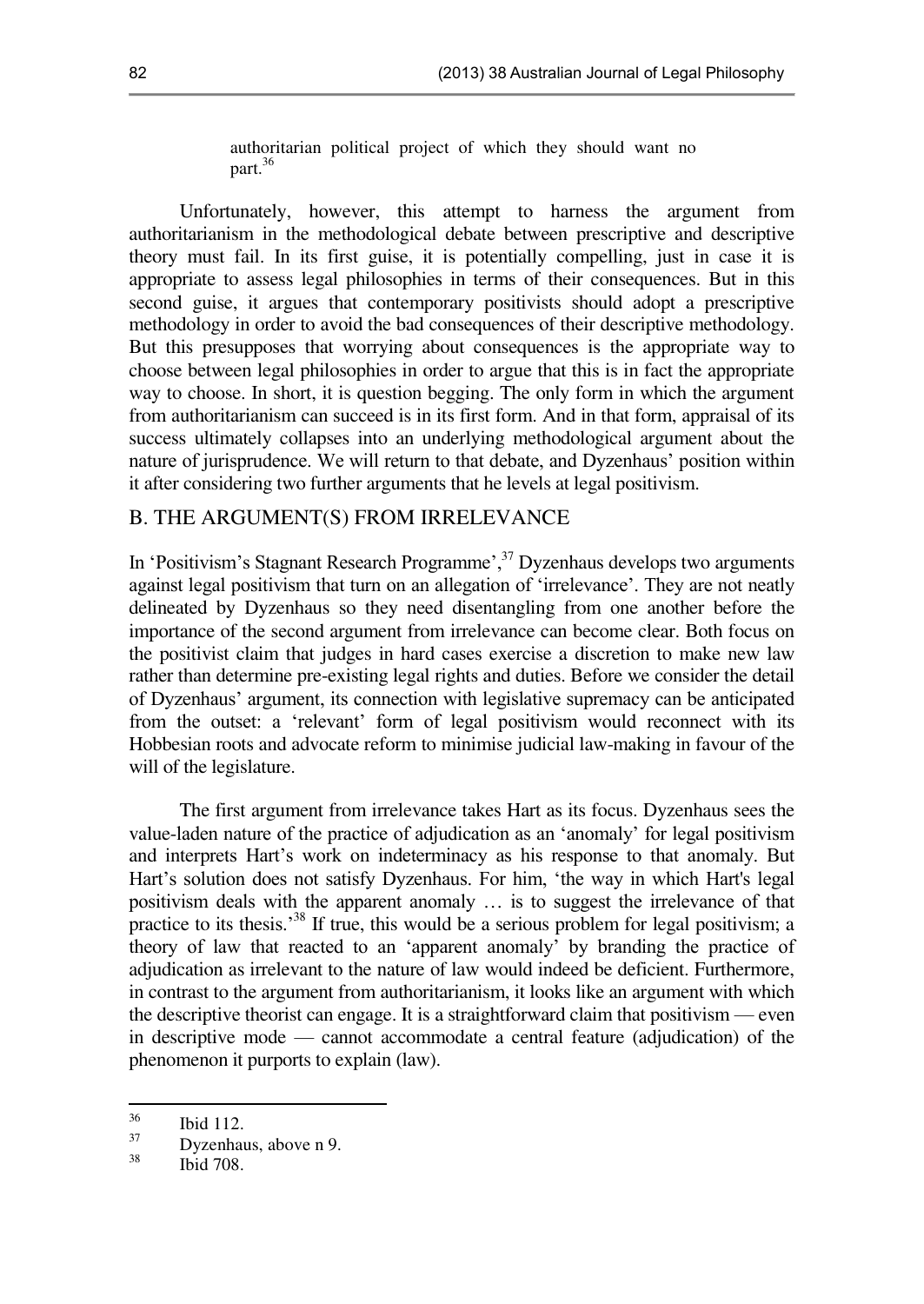But this argument fails because Hart's discretion thesis is neither a failure to deal with the practice of adjudication nor an attempt to exclude it from the domain of legal theory. On the contrary, it is a substantive attempt to deal with the practice by suggesting that it is in the nature of law that judges sometimes act as lawmakers. And Hart defended it at length in *The Concept of Law*, hardly an indication that he believes the explanation of judicial discretion to be outside the purview of legal theory.<sup>39</sup> That judges act as lawmakers in no way entails that adjudication is irrelevant to legal positivism. Dyzenhaus' argument does of course make sense if it is presupposed that the task of legal theory is to explain why judges' pronouncements are authoritative statements of pre-existing rights and duties. But Hart is interested in the prior question of *whether* judges' pronouncements have this character and it is by failing to answer it in the affirmative that he comes into conflict with Dyzenhaus. So the conception of legal theory implicit in Dyzenhaus' argument bypasses the very question that Hart's work on judicial discretion is supposed to answer — whether or not judicial decisions in hard cases are best understood as the determination of pre-existing rights and duties, or the creation of new ones. Dyzenhaus is, of course, at liberty to disagree with Hart on this point. But the only way to establish that disagreement is to argue that Hart is wrong.<sup>40</sup> Instead, he argues by simple stipulation, that Hart's argument is afflicted with a kind of theoretical illegitimacy.

The second argument from irrelevance takes what Dyzenhaus describes as 'Raz's sense that judges are fully constrained by legal authority only when their judgments about the law are not evaluative<sup> $41$ </sup> as its focus. This, Dyzenhaus argues, leads Raz to the conclusion that 'much of the practice of law is done outside the scope of authority', a conclusion that Dyzenhaus finds 'peculiar'. The impact of this argument is hard to pin down, as its characterisation of Raz's position seems to use the language of authority in a way that Raz would not. But I take it that by 'outside the scope of authority', Dyzenhaus means (something like) 'unconstrained by legal authority'.<sup>42</sup> At first glance, this argument seems to suffer the same problem as that considered above. It is tempting to respond that Raz's conclusion is only 'peculiar' in the light of an initial assumption that all judicial behaviour will operate within 'the scope of authority'. And this assumption would beg the very question that Raz — like Hart before him — was tackling. But Dyzenhaus' explanation of the alleged peculiarity reveals that this second argument from irrelevance is richer than the first.

<sup>39</sup> Hart, above n 25, ch 7.

<sup>40</sup> On this point, Dyzenhaus' approach shadows that of Ronald Dworkin. Dworkin's clearest elaboration of this vision of legal theory is in the opening to his seminal 'The Model of Rules I'*,* where he introduces the task of legal theory as explaining *how* the law justifies the claims it makes, bypassing the prior question of *whether* it does so at all, Ronald Dworkin, above n 32, 14. Note that Dworkin subsequently provided theoretical underpinnings for this apparently surprising presupposition. See below n 75 and accompanying text.

<sup>41</sup> Dyzenhaus, above n 9, 714.

<sup>42</sup> The argument seems to be derived directly from Raz's sources thesis: if the law cannot be identified through evaluating, then a judge who evaluates is not thereby identifying the law. His actions are 'outside the scope of legal authority'.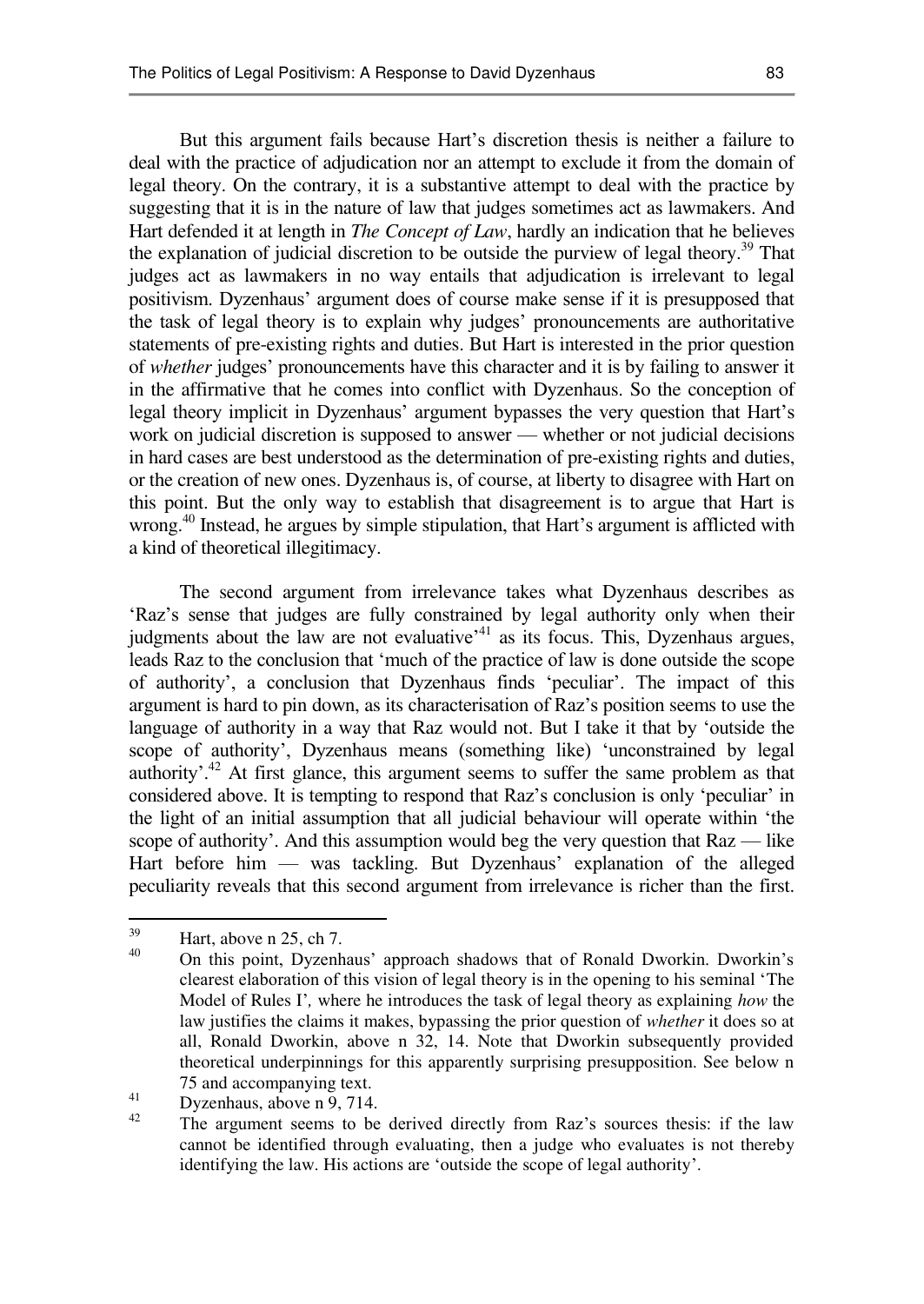He finds Raz's claim about discretion peculiar because 'the substance in the … theory condemns it to practical irrelevance.' Although he does not emphasise the distinction, notice that the notion of irrelevance is playing a fundamentally different argumentative role here to that which it played in the first argument from irrelevance, above, because its place in the argument has been reversed: the first argument was about the relevance of practice to theory whereas this second argument is about the relevance of theory to practice. But the measure of 'relevance to practice' upon which Dyzenhaus relies is surprisingly demanding. He unpacks it, during the course of the article, by constructing a fictional controversy against which the success of legal positivism can be assessed:

> Suppose that the … positivist finds that judges in a particular legal order divide between those who adopt a positivistic account of legal authority, in which valid law is the law established in accordance with the Identification Thesis, and those who adopt a Dworkinian account, in which authority accrues only to those statements of the law which are supported by a moral theory which justifies them.<sup>43</sup>

At this first stage, Dyzenhaus implies that the positivist is 'reduced to reporting that … there is controversy about the nature of legal authority'. Note that already, this is a puzzling misrepresentation of the positivist position. In the conditions Dyzenhaus stipulates, the positivist does not merely report the controversy; he quite obviously also takes a stance on which set of judges has the soundest understanding of the nature of law. More precisely, he disagrees with Dyzenhaus' fictional 'Dworkinian' judge about the nature of law. So, in addition to reporting the controversy, he maintains that one side is mistaken.

Next, Dyzenhaus expands the position adopted by his fictional 'positivist' judges by revisiting the position staked out in the argument from authoritarianism: he says they endorse a moral duty to obey the law, whatever its content, direct their decisions accordingly and 'adopt a very conservative view of their role'.<sup>44</sup> This development is designed to compound the positivist's disagreement with our protagonists. Now, the positivist will also disagree with the 'positivist' judge because of his newly conjured authoritarian leaning. And so, with nothing critical to say to either judge, Dyzenhaus argues, positivism 'leaves the terrain of adjudication to be contested between both kinds of judges' to whom it has nothing critical to say'.<sup>45</sup> Immediately, it seems odd that Dyzenhaus designs a story in which the positivist disagrees with all the judges in order to claim that he has nothing critical to say to any of them. It would certainly seem more likely that the positivist has something critical to say to all as opposed to none of Dyzenhaus' judges. This point is developed by Kramer:

 $43$  $\frac{43}{44}$  Dyzenhaus, above n 9, 712.

 $\frac{44}{45}$  Ibid 716.

**Ibid 717.**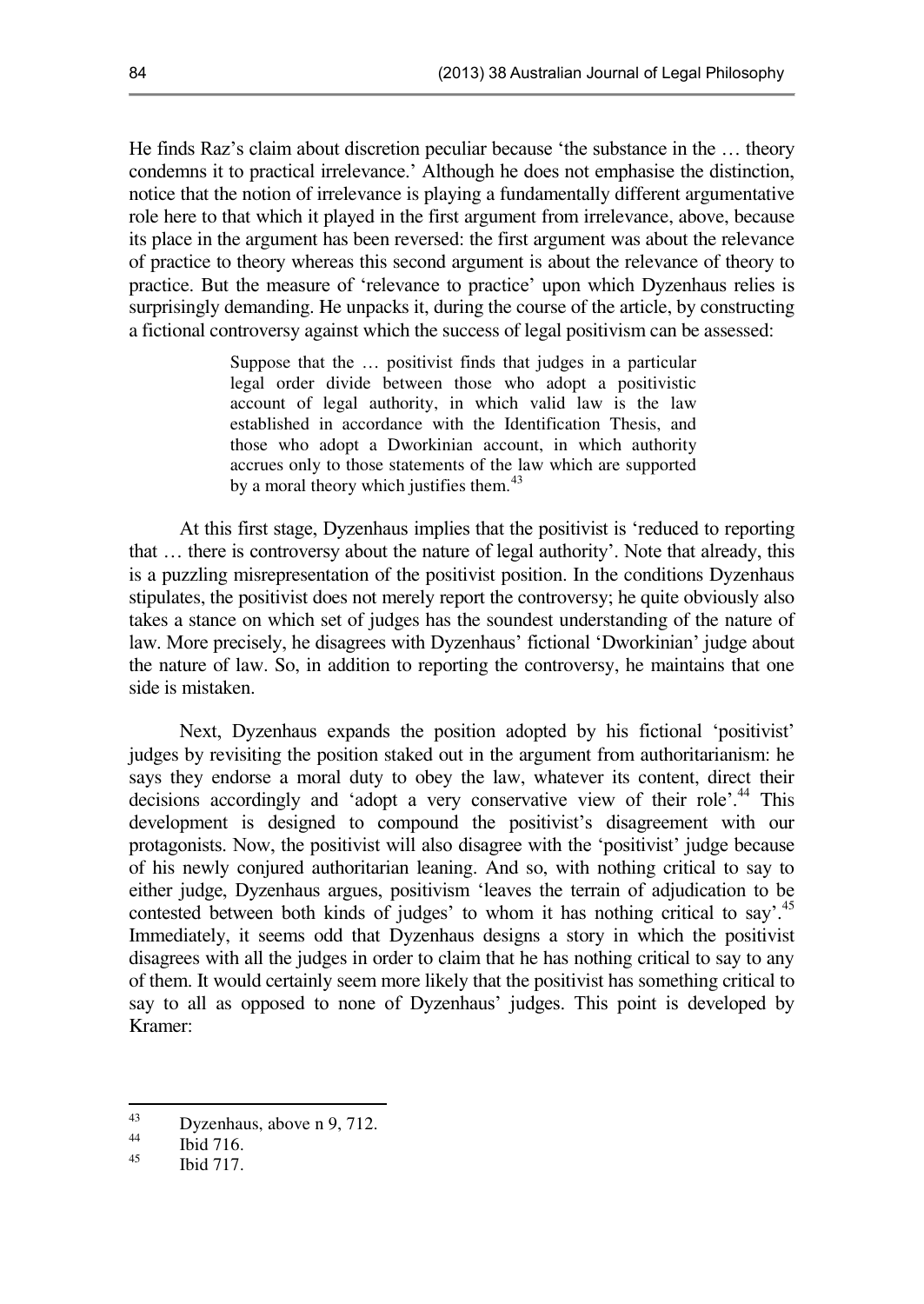If I say to those judges that their reasons for adopting their adjudicative posture are grounded in a fallacy, am I not saying something critical to them?<sup>46</sup>

Furthermore, Kramer is trenchantly critical of the Dyzenhaus' 'positivist' judges. He describes them as 'dismayingly wooden', 'benighted',<sup>47</sup> 'ridiculous' and 'potentially dangerous'.<sup>48</sup> And this criticism is hardly surprising as it is exactly what Dyzenhaus scenario was designed to provoke. What, then, is this argument supposed to achieve? The answer lies in Dyzenhaus' distinctive demands about the kind of things a theorist should say to a judge. He expects positivism not only to disagree with them about abstract questions about the nature of law, but also about the way in which they decide cases:

> Positivism presents a theory of law, not a theory of adjudication, though its theory of law has consequences for any theory of adjudication — it is about how judges should exercise their discretion.<sup>49</sup>

Now the shape of the 'practical irrelevance' for which Dyzenhaus attacks positivism comes into view. Dyzenhaus requires that the positivist disagreement with his judges be capable of expression in the form of a dispute with the judges about what decisions they should actually come to in concrete cases. But this requirement has no purchase from a descriptive perspective. The descriptive theorist claims simply that judges exercise a law making power. Of course he is free to move on and issue recommendations as to how this power should be exercised, recommendations that will be external to his legal positivism. But for Dyzenhaus this does not suffice. For him, these recommendations should be internal to and informed by the positivist aspect of the theorist's approach. They should be made as claims about the nature of law, rather than as claims made as a consequence of a logically prior insight about the nature of law. Yet this is the very type of claim that the descriptive positivist resists. Nowhere is this clearer than when Dyzenhaus berates Raz's insistence that judges do more than find pre-existing law:

> The triumph of methodology over substance is signalled when in place of advocating reform to bring participants' activity within the scope of authority, one simply designates their activity as outside that scope.<sup>50</sup>

To a descriptive theorist, this argument is incoherent. Even if he were so inclined, it would be impossible for Raz to advocate reform to curtail judges' lawmaking activities without first designating them as such. Without the prior 'designation', or identification of a possible problem, there would be nothing for

<sup>46</sup>  $\frac{46}{47}$  Kramer, above n 21, 685.

 $\frac{47}{48}$  Ibid.

 $^{48}$  Ibid 686.

 $^{49}_{50}$  Dyzenhaus, above n 9, 716.

Ibid 713.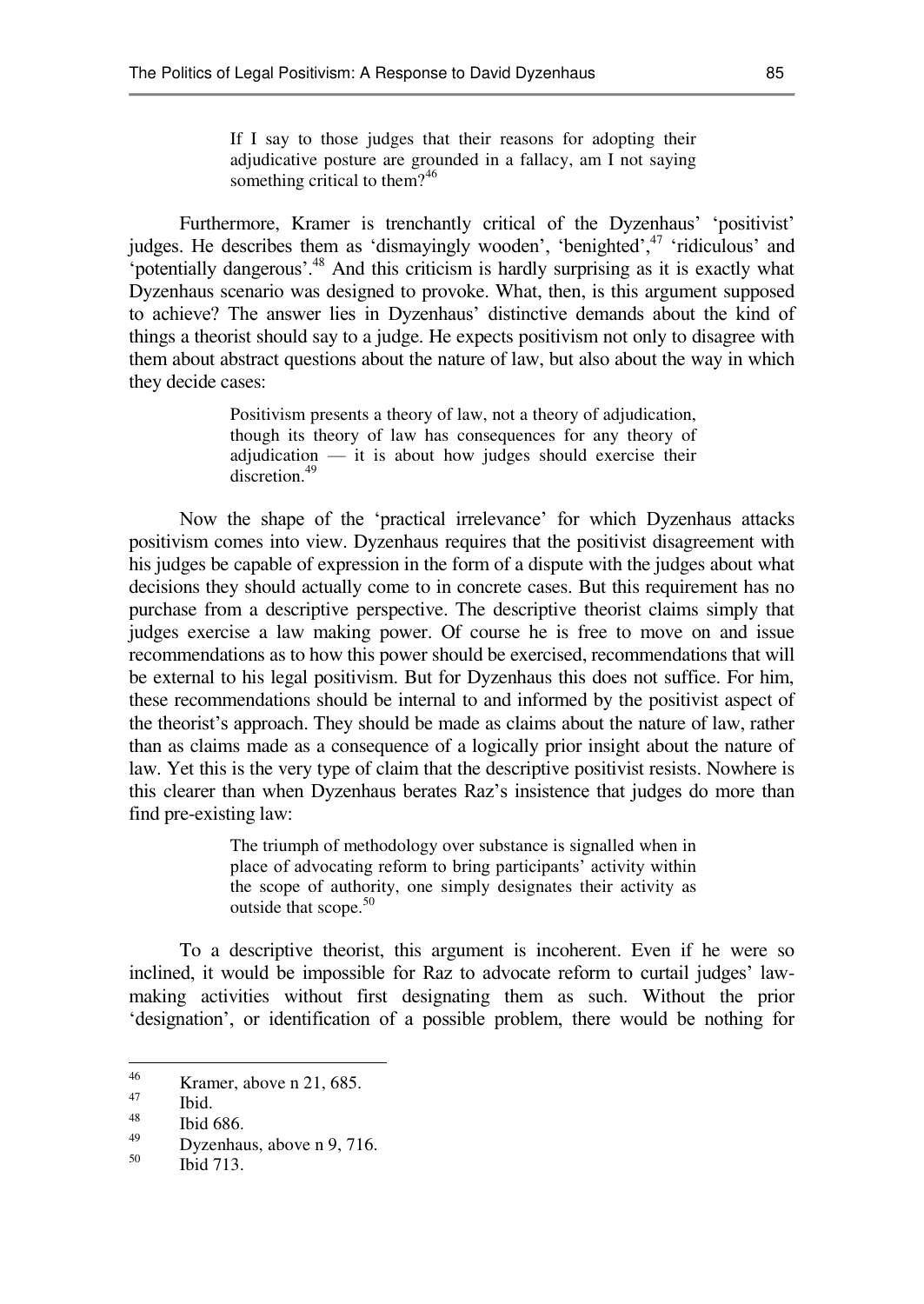reform to target. A measure of relevance that demands recommendations for reform to be bundled with the description of the phenomenon in need of reform can have no purchase with such a descriptive theorist. And, as this is the very measure of relevance in play in Dyzenhaus' second argument from irrelevance, that argument is effectively meaningless for the very theorists to whom it is addressed. The argument from irrelevance depends on the conception of jurisprudence it presupposes. So, again, our appraisal of its success ultimately collapses into the underlying methodological argument about the nature of jurisprudence.

#### C. THE ARGUMENT(S) FROM VACUITY

In The Genealogy of Legal Positivism, Dyzenhaus argues that 'positivism is best understood as politically prescriptive' on the grounds that 'any of the marks of positivism as a distinct theory … of law are marks inherited from a political tradition and which can be detached from that tradition only on pain of vacuity'.<sup>51</sup>

His argument for this position has a complex structure. It consists in a 'genealogical reconstruction of the tradition' which runs from Hobbes to the present day and identifies and culminates in an attack on a shift from positivism's prescriptive origins to the descriptivism of (much) contemporary positivism. This shift, Dyzenhaus argues, can be traced to Austin, who 'does not seem to understand the methodology of legal theory as political<sup>552</sup> and, more significantly, Hart, for whom 'positivism is committed to providing a general theory of law ... on value neutral, descriptive ground' whilst remaining 'morally and politically agnostic'.<sup>53</sup> Importantly, the prescriptive commitment that contemporary positivists are said to have dropped equates to a commitment to legislative supremacy. Hobbes' and Bentham's theories, he notes, 'require that there be but one source of law — sovereign will — and that that source manifest its judgments in the form best suited to transmitting determinate judgments about the public good from ruler to subject — statutes<sup>5,4</sup> And, for them,  $\phi$ [p]ositive law, properly so called, is … law whose content is determinable by … tests which appeal only to facts about legislative intention'.<sup>55</sup> Whilst (many) contemporary positivists have apparently abandoned this political commitment, Dyzenhaus again evokes the possibility of (fictional) 'positivist judges' who remain faithful to it: 'Positivist judges … will accept one or other … political arguments for the legitimacy of the constitutional arrangement whereby parliament has a monopoly on law-making power'.<sup>56</sup>

In summary, then, the argument claims that positivism is vacuous when detached from a political commitment to legislative supremacy. But what does it mean

<sup>56</sup> Ibid 50–1.

<sup>51</sup>  $52 \qquad \text{Dyzenhaus, above n } 10, 60.$ 

 $\frac{52}{53}$  Ibid 47.

 $\frac{53}{54}$  Ibid 51–2.

 $\begin{array}{c} 54 \\ 55 \end{array}$  Ibid 42.

 $\begin{array}{c} 55 \\ 56 \end{array}$  Ibid 45.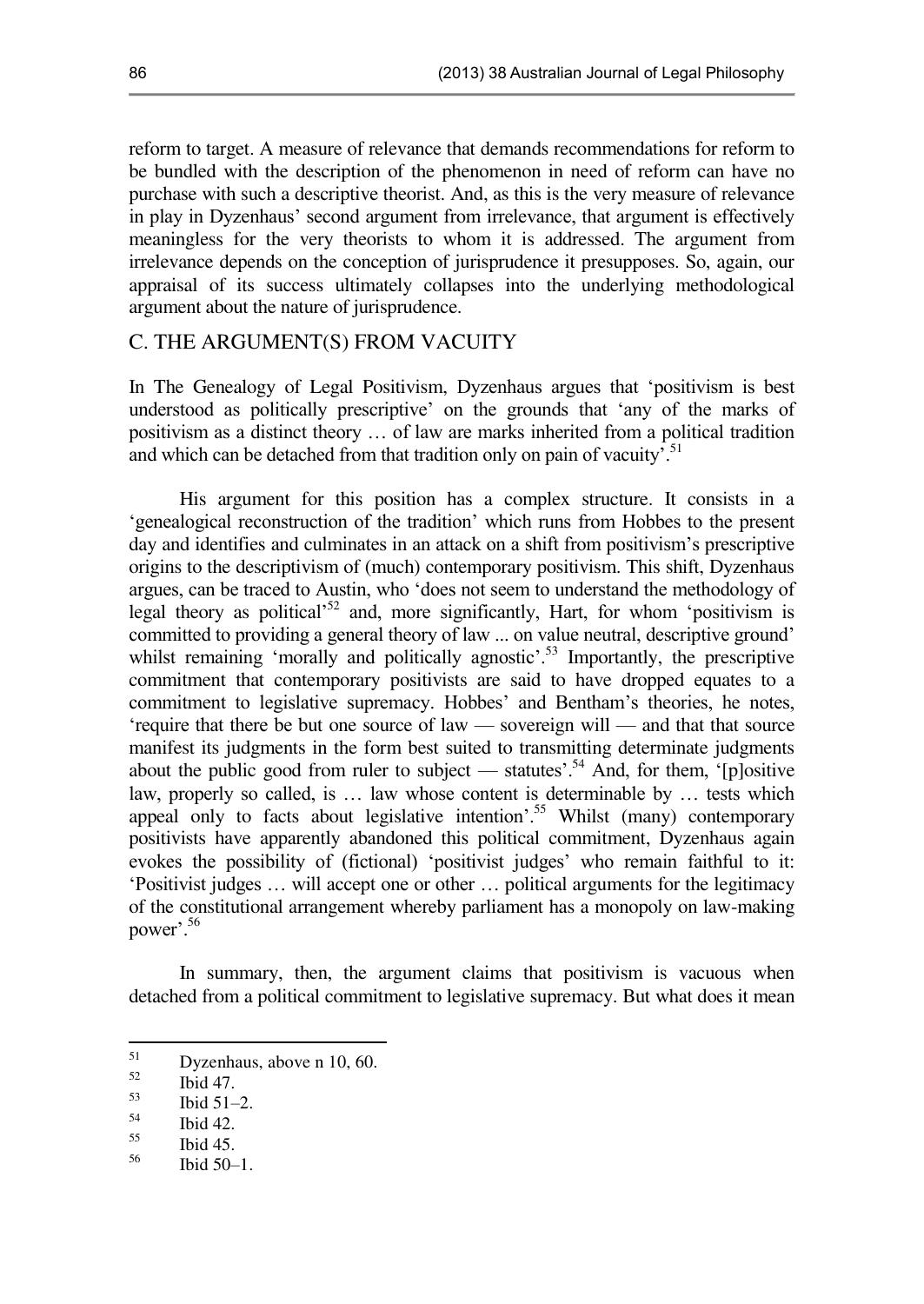to accuse a legal theory of vacuity? The relationship between them is not entirely clear, but it seems that there are three senses of vacuity at stake.<sup>57</sup> So there are actually three arguments from vacuity to consider.

The first argument is aimed at 'inclusive' legal positivism. In response to Dworkin's critique of Hart, inclusive legal positivists concede that moral standards can feature in the criteria of legal validity.<sup>58</sup> It is common to encounter the concern that this concession deprives inclusive legal positivism of its distinctiveness.<sup>59</sup> The first argument from vacuity is Dyzenhaus' version of this concern:

> All that binds [inclusive positivists to their] tradition is a preamble to their theory that all legal values have their source in social practices and that social practices give rise to morally repugnant values, so that the presence of morality is a matter of historical and political contingency. That preamble is vacuous because no-one could deny it. $60$

Here, then, vacuous means undeniable. At first glance this is extremely surprising, as it looks like a concession that the claims of the inclusive legal positivists are true! In any event, the position he describes is not vacuous in the sense he claims. It is, for example, antithetical to the legal theory of Ronald Dworkin, who denies both limbs of the purportedly undeniable preamble. For him, legal values do not 'have their source in social practices'. Rather, law (as an interpretive practice) serves some logically prior value 'that can be stated independently of just describing the rules that make up the practice'.<sup>61</sup> Furthermore, the 'presence of morality' in law is no mere matter of historical and political contingency for Dworkin. Whatever the independent prior value turns out to be, 'the law of a community … is the scheme of rights and communities that meet that  $\ldots$  standard'.<sup>62</sup> On this account, morality is intertwined with law in a way that is incompatible with Dyzenhaus' summary of the inclusive positivist position. The second half of that summary gestures towards the distinctively positivist kernel of inclusive legal positivism — a commitment to the claim that it is entirely contingent whether a legal system incorporates morally attractive or morally repugnant norms. And this too is far from undeniable. Gustav Radbruch, for example,

<sup>57</sup>  Although Dyzenhaus summarises that the vacuity in question 'takes two forms': ibid 60–1.

<sup>58</sup> See, eg, W J Waluchow, *Inclusive Legal Positivism* (Oxford University Press, 1994); Jules Coleman, 'Negative and Positive Positivism' (1982) 11 *Journal of Legal Studies* 139; and Hart, above n 25, 250–54.

<sup>59</sup> Dworkin, for example, claimed that he found it 'hard to see any genuine difference' between (Coleman's version of) inclusive legal positivism and his own legal theory: Ronald Dworkin, 'Thirty Years On' (2002) 115 *Harvard Law Review* 1655, 1656. For a discussion of some 'questions about its … distinctiveness' see also Brian Bix, 'Patrolling the Boundaries: Inclusive Legal Positivism and the Nature of Jurisprudential Debate' (1999) 12 *Canadian Journal of Law and Jurisprudence* 17.

 $^{60}$  Dyzenhaus, above n 10, 55.

 $^{61}$  Ronald Dworkin, *Law's Empire* (Hart Publishing, 1986) 47.

Ibid 93.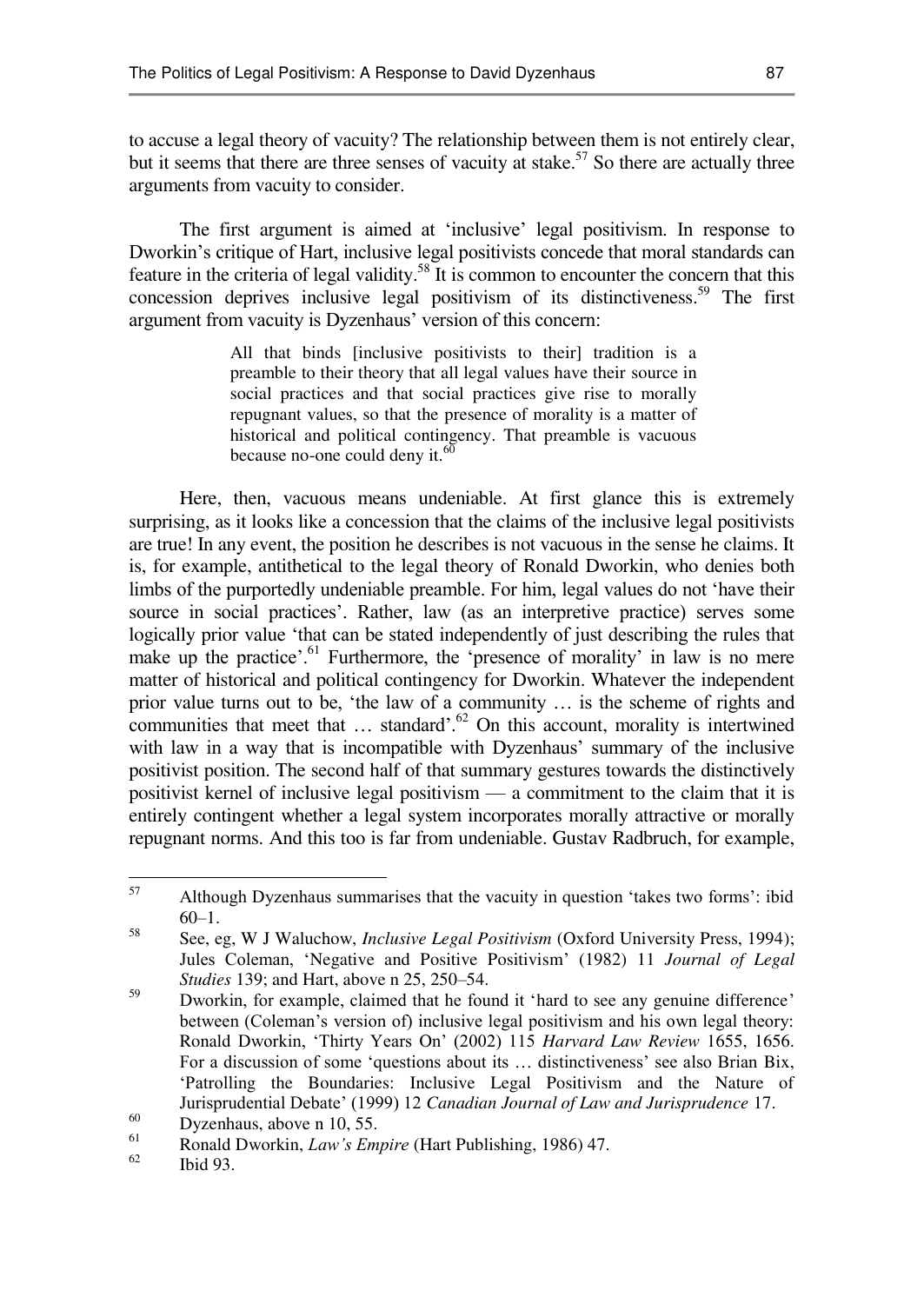<span id="page-15-0"></span>argues that 'where equality … is consciously denied in the creation of positive law, then the law … entirely loses its character as law'. <sup>63</sup> His formula has recently been endorsed by Julian Rivers and defended by Robert Alexy.<sup>64</sup> In any event it would be surprising if this were the sense in which Dyzenhaus meant to establish the vacuity of contemporary legal positivism without a commitment to legislative supremacy. To argue that legal positivism without that commitment was undeniable would be a truly remarkable position for a critic to adopt. And, unsurprisingly, the other two senses of vacuity he deploys are more meaningful.

In the second argument from vacuity, Dyzenhaus turns his attention to exclusive legal positivism. In contrast to inclusive legal positivists, exclusive legal positivists maintain that moral standards cannot feature in the criteria of legal validity. Dyzenhaus objects that this is:

> of little assistance to judges in a common law legal order … All the exclusive legal positivist can say to … judges [in jurisdictions with a bill of rights] is that they have discretion and that they should describe most of what they do in Austinian, quasi-legislative language. Here the kind of vacuity in issue is the virtual irrelevance of theory to practice.<sup>65</sup>

In a footnote to the above passage, Dyzenhaus confirms that the specific feature of exclusive positivism that he is targeting is what John Gardner calls its 'normative inertness' — the fact that it doesn't tell people what they ought to do in any given situation.<sup>66</sup> Note that this is a return to the argument from irrelevance.

Of the three senses of vacuity in Dyzenhaus' argument, then, it is the third that represents the most interesting and novel claim. It consists in the complaint that:

> Both kinds of descriptive positivists find themselves retreating to some high ground about the very nature of law, unanswerable to experience and practice because of their political purity.<sup>67</sup>

Whilst, at first glance, this also looks like a return to the argument from irrelevance, it is actually subtly different. Dyzenhaus' concern is with jurisprudential conclusions that differ from the beliefs of participants in legal practice; his main example of this kind of situation is the apparent clash between the positivists' claim

<sup>63</sup> The translation here is taken from the text of Julian Rivers, 'Gross Statutory Injustice and the Head Tax Case' in Dyzenhaus and Moran (eds), above n 5, 237.

<sup>64</sup> For Rivers' endorsement, see Rivers, above n [63](#page-15-0). For Alexy's defence, see Robert Alexy, 'A Defence of Radbruch's Formula' in David Dyzenhaus (ed), *Recrafting the Rule of Law* (Hart Publishing, 1999).

 $\frac{65}{66}$  Dyzenhaus, above n 10, 60–1.

See ibid n 61, where Dyzenhaus makes explicit the claim that 'inertness is really vacuity'. Gardner's discussion of normative inertness is in John Gardner, 'Legal Positivism: 5 ½ Myths' (2001) 46 *American Journal of Jurisprudence* 199, 202–3.

<sup>67</sup> Dyzenhaus, above n 10, 61.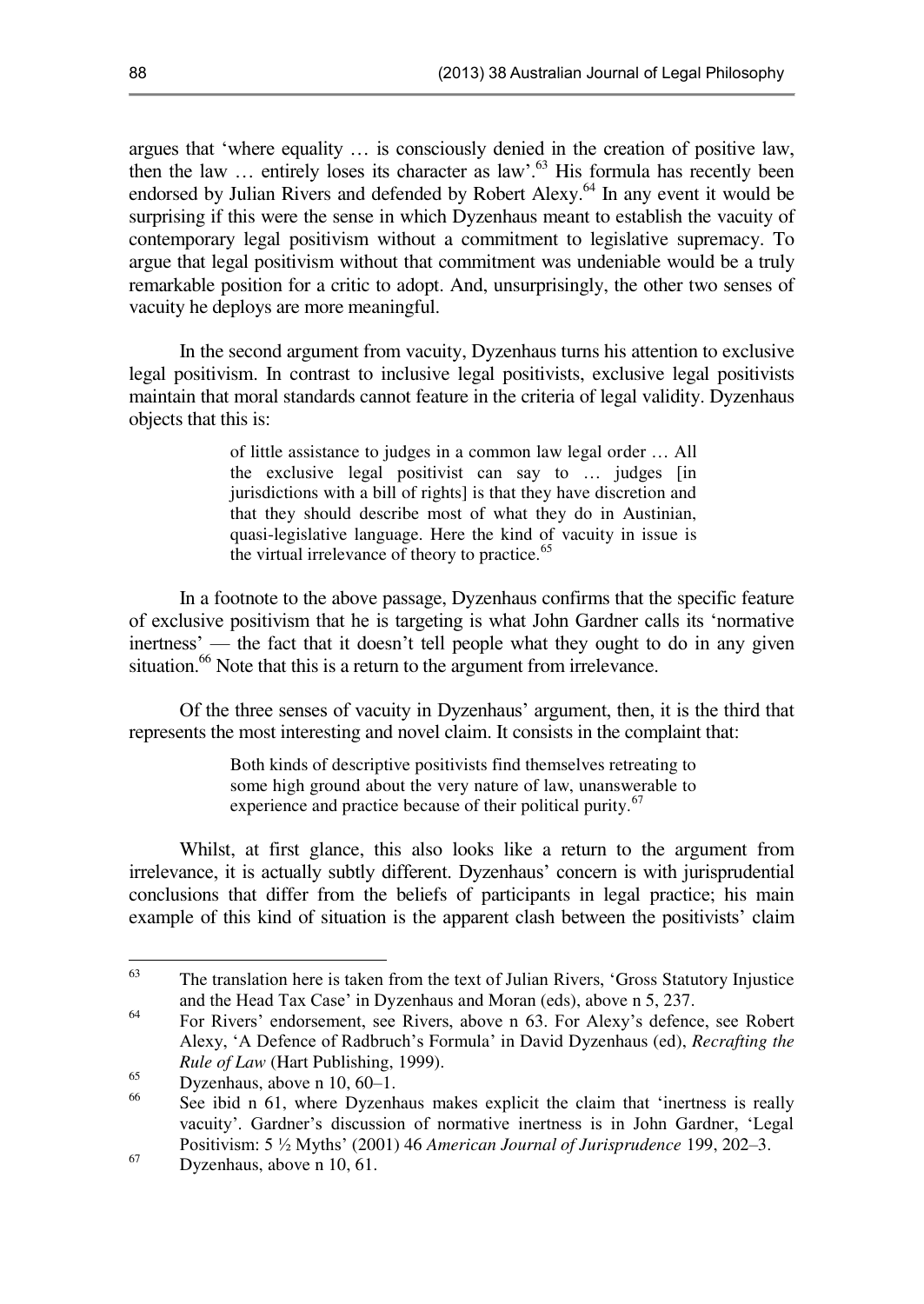that judges exercise a law-making power in hard cases and the understanding of some judges, especially in common-law jurisdictions, who themselves believe that their role consists in finding pre-existing law rather than making new law.<sup>68</sup> The third argument from vacuity is the allegation that in these circumstances positivists cannot properly persuade the practitioner of their mistake; rather they are reduced to vacuous assertions that they are right and the participants are wrong, because they are unable to justify their insistence that these participants' beliefs should be rejected:

> such insistence requires an explanation, which is not forthcoming from such legal positivists because its only source is the kind of genealogical argument which they need to resist.<sup>69</sup>

The two parts of his claim break down as follows. First, legal positivists do not offer an explanation why the opinion of a judge who believes he finds, rather than makes law, should be rejected. Secondly, the reason that they fail to explain is that the only possible kind of explanation is political, and legal positivists deny themselves recourse to such arguments. $^{70}$ 

The flaw with this argument lies in the first part, which is straightforwardly false. Contemporary legal positivists are united around and vocal in expressing their reason for rejecting the position of anyone — including judges — who claims that judges find rather than make the answer in hard cases. Indeed, whilst they might not have actually addressed their arguments at judges (real or imaginary) who hold this position, a significant amount of positivist theorising from the past fifty years makes some kind of contribution to this issue. The reasons around which they are united are, firstly, that there is a fact of the matter on this question and, secondly, that those who hold that position (whether philosopher, practitioner, judge or layman) are quite simply wrong about this feature of the nature of law. Different writers may offer different reasons. Their reasons may not even be mutually compatible. But the suggestion that they have no explanation at all is quite simply unsustainable. This should mean that the second part of the argument — Dyzenhaus' proposed reason why positivists have failed to explain themselves — is otiose, which in a sense it is. But it is also telling, as the next stage in his discussion highlights.

Dyzenhaus proceeds — immediately – to consider the following example:

Dyzenhaus, above n 10, 55. 70

<sup>68</sup> <sup>68</sup> Note that he stipulates the existence of these judges.

My expansion of the second limb of the argument glosses the original 'genealogical' as 'political'. Strictly speaking, Dyzenhaus' original formulation appears to impose onerous restrictions on the range of political commitments that could ground legal positivism, restricting them to those held by earlier positivists, which would exclude the possibility that alternative or rival political commitments also lead to legal positivism. This strikes me as a separate, and mistaken, point. It does not, however, seem to be a simple slip, as Dyzenhaus repeats the same formulation in his subsequent discussion of theories of authority. See below n 74.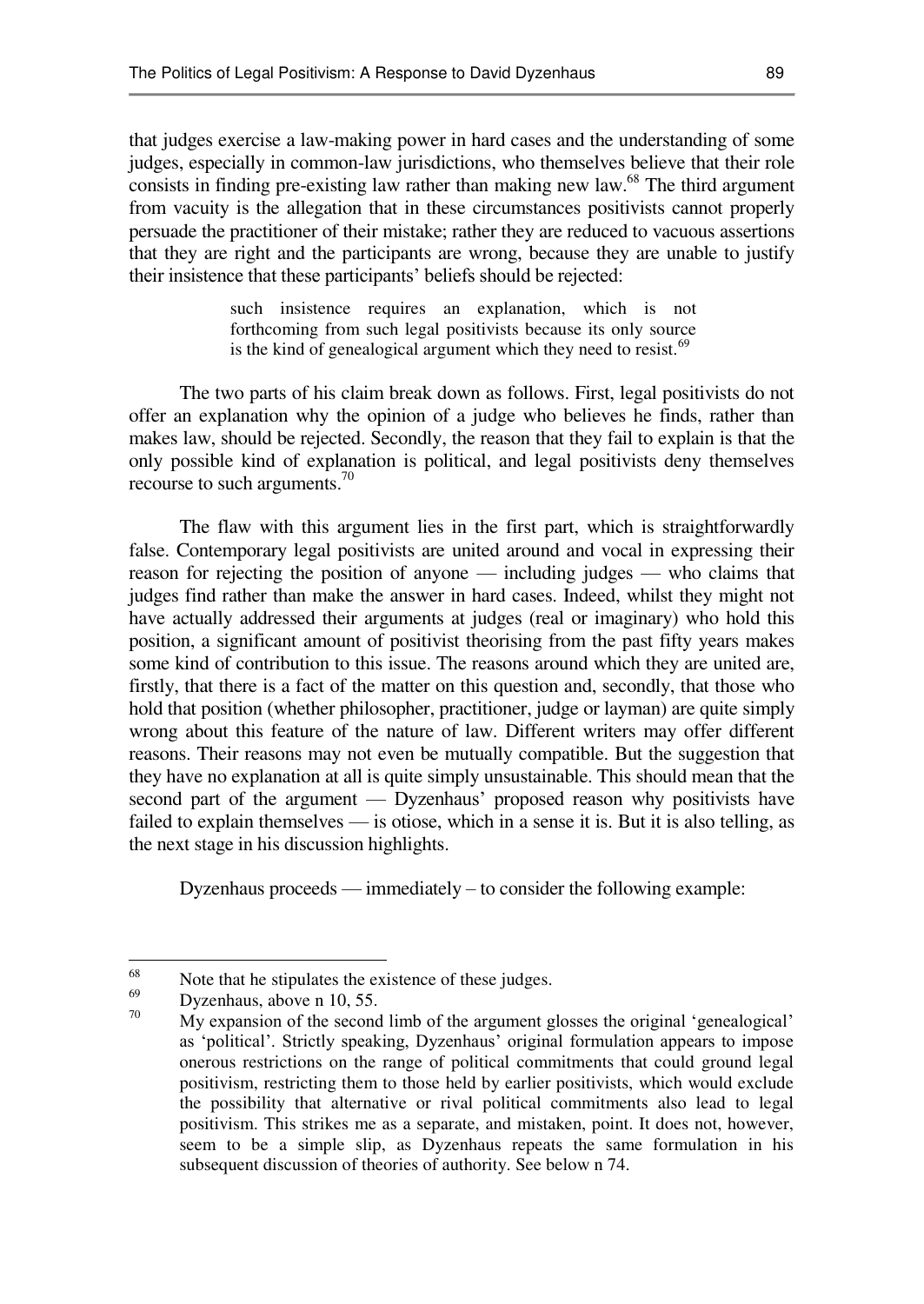Joseph Raz ... denies that judges who operate within the conceptual space of the common law style have a correct understanding of their practice. That denial seems premised on an argument about the very nature of authority: it is in the very nature of authority that the content of an authoritative directive can be determined in accordance with the Sources Thesis. But that argument looks suspiciously circular, especially given the political origins of the Identification Thesis from which the Sources Thesis descends, and the fact that the account of authority in which the argument is nested is one of the bones of contention within both legal theory and legal practice.<sup>71</sup>

By 'judges who operate within the conceptual space of the common law style', Dyzenhaus means judges who believe that in hard cases they discover 'what the law both morally and legally requires … [by] bringing to the surface the fundamental principles already immanent in the law', and that such decisions are 'fully determined by the law'.<sup>72</sup> And, as Dyzenhaus notes, Raz argues that such judges would be mistaken on the grounds (*inter alia*) that their stance is incompatible with the concept of authority. We can put the detail of that argument to one side.<sup>73</sup> The important point is to note the two grounds on which Dyzenhaus relies to impugn it. First, he appeals to the 'political origins' of legal positivism. Secondly, he effectively aims the argument that has thus far been aimed at positivist accounts of the *nature of law* at Raz's account of *authority*: He notes that that account is controversial (a 'bone of contention'), and then asserts that the solution to the controversy does not lie in conceptual analysis because 'politically partisan accounts of the authority of law have to be reconstructed genealogically'.<sup>74</sup> All of this betrays a refusal to take descriptive claims at face value. Raz's argument is explicitly descriptive, so Dyzenhaus points towards the prescriptivism of Hobbes and Bentham as if it infects all other positivistic theory. Raz refers to an account of authority, which is also explicitly descriptive, so Dyzenhaus moves from the fact that this is controversial to an assertion that it too can really only be defended on political terrain. The second limb of the argument from vacuity may well be otiose, but it also reveals what is really at stake. When the supportive argument is unpacked, it becomes clear that Dyzenhaus' objection is not that the positivists have

<sup>71</sup>  $\frac{71}{72}$  Dyzenhaus, above n 10, 55–6.

 $\frac{72}{73}$  Ibid 46.

<sup>&</sup>lt;sup>73</sup> It is summarised in Raz, above n 20, 210–37.

Dyzenhaus, above n 10, 56. Again, note that in choosing the adjective 'genealogically' Dyzenhaus appears to be claiming that any given account of authority is tied to the political commitments of those responsible for earlier articulations of that account. My discussion treats his argument as if he meant 'politically' in a wider sense. See also above n 70. Furthermore, in the text I ignore the move from accounts of authority *tout court* to accounts of the authority *of law*. If this slip is acknowledged, it becomes clear that Dyzenhaus' argument misses Raz entirely, because the Razian stance is derived from the former, and Dyzenhaus' argument shifts focus to the latter.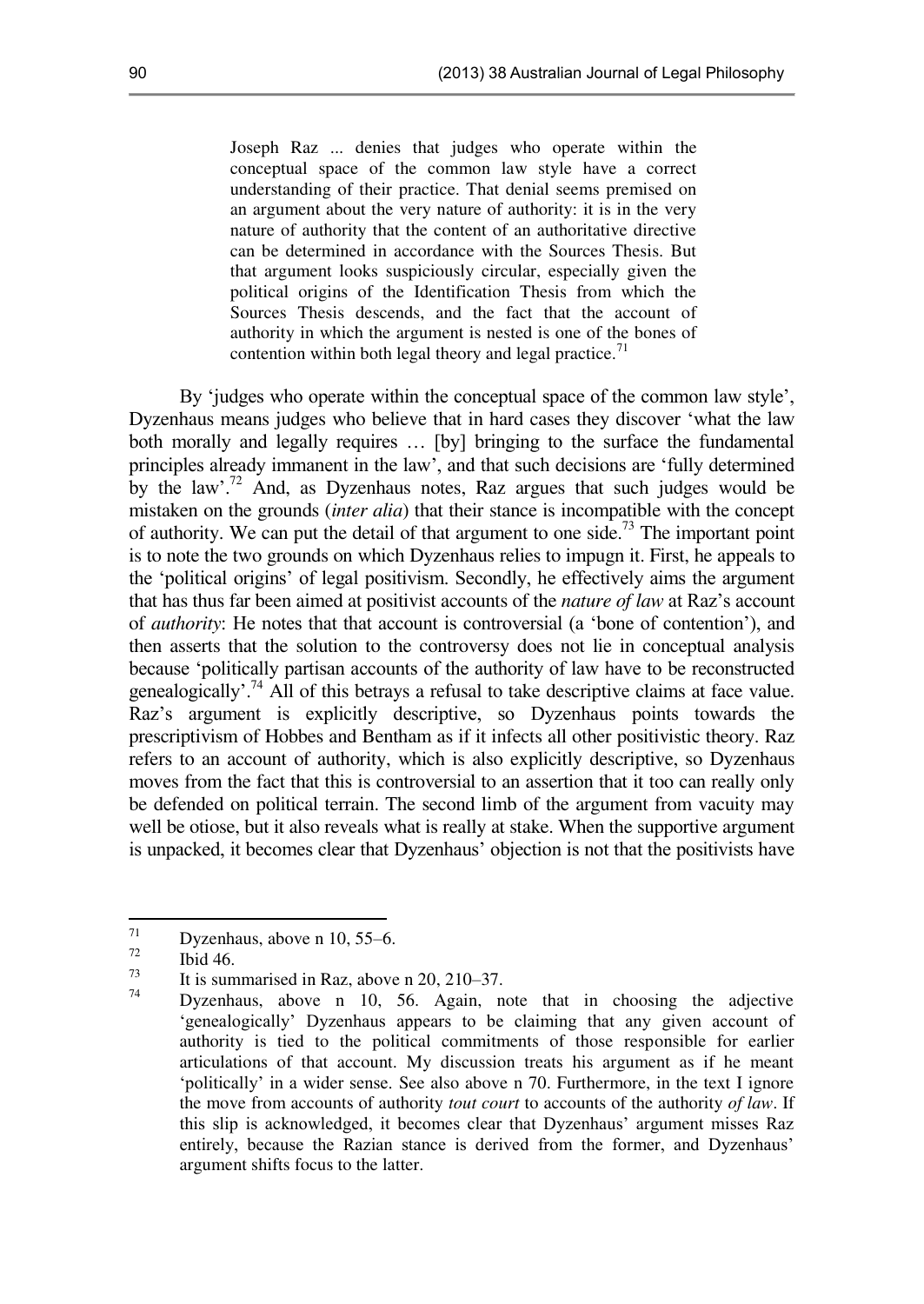not explained themselves. It is that the explanations they have offered are not politically prescriptive.

So it seems that the 'suspiciously circular' argument in play is Dyzenhaus' own rather than Raz's: remember that his overarching argument is that detachment from political commitments renders descriptive positivism vacuous. But when we come to unpack what he means by 'vacuous' we find that it means 'detached from political commitments'. So once again, Dyzenhaus' position presupposes rather than establishes the conclusion it is supposed to support. Properly unpacked, the argument from vacuity is the claim that legal positivism is vacuous because of its commitment to political neutrality. But it only carries any weight if the reader is already committed to the proposition that politically neutral analysis is vacuous. This cannot be established by pointing to that neutrality; it depends on the underlying methodological debate about the nature of jurisprudence.

The extent to which Dyzenhaus is relying on — rather than defending — an underlying account of the methodology of jurisprudence is betrayed by a curious feature of his argumentative strategy. Notice that he recognises the possibility that participants — in this case, different judges — are split over what constitutes the best account of the nature of law. So the role of the anti-positivist judge in the story is not to disprove legal positivism; it is simply to establish some disagreement — with the positivist judge — which Dyzenhaus then claims can only be settled by political argument. Similarly, he doesn't actually disagree with Raz's account of authority. He simply notes that it is controversial in order to introduce the claim that the way to solve the controversy is by recourse to normative political argument.

Certainly, some arguments can be settled only by normative political argument. But not all arguments are like this. Dyzenhaus insists that the controversies he identifies are the kind that can only be settled by normative argument, but he never actually tells us why. Ultimately the success of his arguments depends on this underlying problem. And, as we have seen, each of the three arguments considered in this section collapse in the same way. So we must now turn to the question of the extent to which explaining the nature of law is a politically prescriptive enterprise.

### **III. Dyzenhaus' isolated methodology**

So each of Dyzenhaus' three arguments linking legal positivism to legislative supremacy ultimately collapses into some aspect of the underlying methodological debate about the nature of jurisprudence. The three arguments are united by the assumption that jurisprudence is properly understood as a prescriptive, rather than purely descriptive, enterprise. However, different points emerge from each. The argument from authoritarianism tells us that Dyzenhaus presupposes that jurisprudence is prescriptive. The argument from irrelevance tells us that Dyzenhaus considers prescriptive theory to be aimed at judges and intended to influence the decisions they come to in hard cases. The argument from vacuity tells us that Dyzenhaus supposes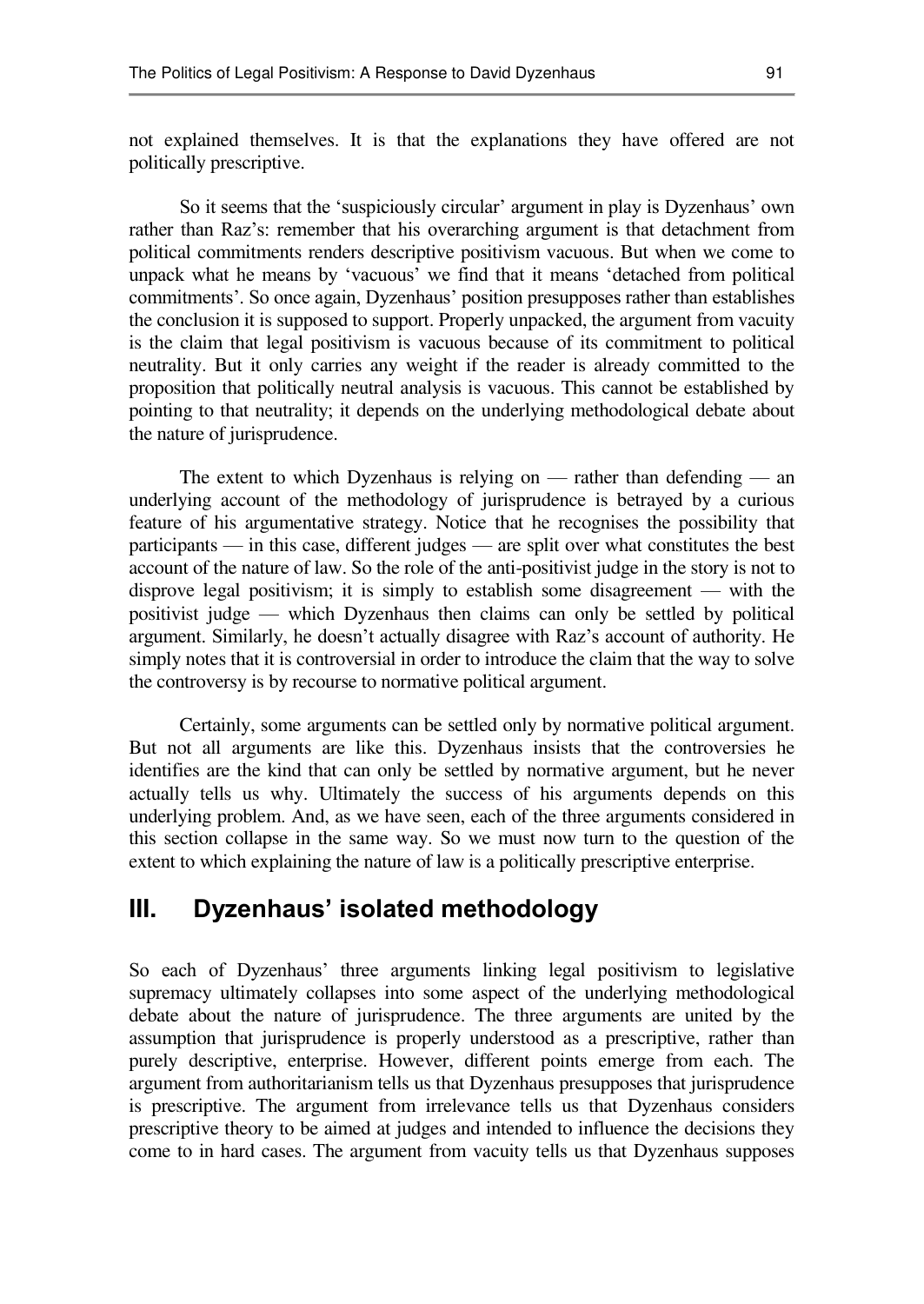that the only kinds of arguments that these prescriptions can embody are normative political arguments. Taken together, these are the foundation for a very distinctive position as regards the nature of jurisprudence and it is unfortunate that it is not explicitly defended in Dyzenhaus' arguments. This position has two important features. First, Dyzenhaus projects his brand of prescriptivism onto (clearly) descriptive works, reading them *as if* they conformed to his preferred methodology and interpreting their claims in that light. Secondly, that brand of prescriptivism is remarkably austere both in terms of the kind of arguments that it permits, and the kind of beneficial moral consequences that it targets. This section explores these two features of Dyzenhaus' position and outlines where they situate his work with respect to theorists that have defended related positions in this debate. No-one has defended a position as doubly extreme as the one that lies behind this critique of legal positivism. I will suggest that it is untenable.

#### A. PROJECTED PRESCRIPTIVISM

We saw in our discussion of the argument from authoritarianism the conflict between the prescriptivism of Dyzenhaus, who appraised legal positivism in terms of the moral consequences of espousing it as a theory of law, and the descriptivism of Dickson, for whom the success of a theory of law depends on its truth or conceptual soundness. A key feature of Dyzenhaus' argument is that it treats arguments developed by descriptive theorists as if they were prescriptive. How could this be justified?

Dyzenhaus' rejection of the descriptivist position implies a rejection of its central assumption that there is some truth to be uncovered about the nature of law. So the first step to understanding his position requires us to inquire how there could be multiple competing truths about the nature of law. As we saw, above, the conclusion of the argument from authoritarianism welcomed Dworkin's 'accomplishment' in 'attempting to restore legal philosophy to an examination of its proper, pragmatic roots<sup>'.75</sup> For him, then, all conceptual inquiry about law is prescriptive. This presupposes that there is no 'fact of the matter' and that the concept of law is fluid such that legal theorists have a choice between competing conceptions of law that are all faithful descriptions of the institution itself. Taken at face value, this is a position that risks collapse into a species of unsustainable scepticism, because if all we can say about law is prescriptive then it is impossible for us to agree, descriptively, on what we are arguing about in the first place. With this in mind it is a shame that Dyzenhaus does not provide an account of what it is about law that makes legal theory uniformly prescriptive. In order to remedy this defect, he would have to defend at least one descriptive claim — his description of whatever feature of the institution of law makes it amenable only to prescriptive (and not descriptive) analysis. Dworkin, on whom Dyzenhaus superficially relies, does of course have such an argument for his stance that legal theory is prescriptive, which rests on at least *one* prior descriptive claim: that law is a member of a special category of social practices, interpretive practices, that

75

See Dyzenhaus, above n 8, 112.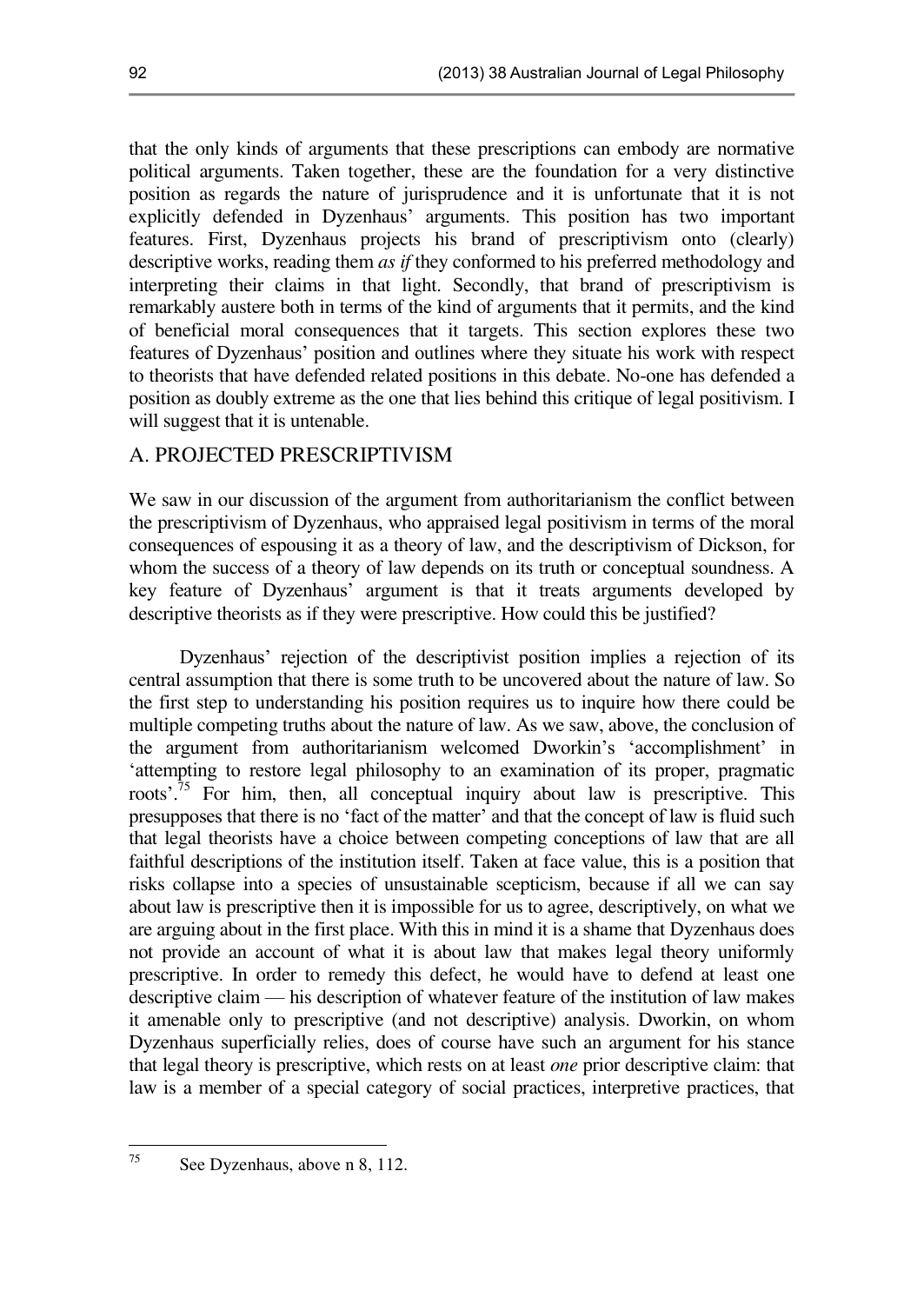can only bear prescriptive theorising.<sup>76</sup> But Dyzenhaus distances himself from this wider commitment of Dworkin's and as a result the foundations of his claim that legal theory is exclusively prescriptive are unclear.<sup>77</sup>

One possibility is developed by Frederick Schauer. Law, he notes, is a socially constructed concept and, as such, 'it would be open for the people whose collective beliefs and actions construct [the concept of law] to construct [it] in one way rather than another'.<sup>78</sup> Furthermore, the socially constructed concept of law is not static. Rather, it 'changes over time and is best understood as emerging through a process of continuous construction and reconstruction'.<sup>79</sup> Accordingly, 'it would be a mistake to assume that the concept of law must always be what it now is'. $80$  This framework makes space for both descriptive and prescriptive theorising about the nature of law. Schauer characterises descriptive jurisprudence as adopting 'a snapshot approach to freezing an image of a continuously moving entity' and contrasts it with prescriptive jurisprudence intended to 'offer reasons and arguments why a culture should steer and shape  $\ldots$  its concept of law in this direction rather than that'.<sup>81</sup> This framework creates the logical space for two types of legal theories that are apt to be judged according to consequentialist and descriptive criteria respectively. But this model cannot explain Dyzenhaus' approach because the division that it envisages depends on what Schauer calls the 'voice' adopted by different legal theories: some are descriptive, some are prescriptive, and the choice is determined by the enterprise on which the author understands themselves to be embarking. $82$  The positivism which Dyzenhaus targets speaks in the voice of descriptive jurisprudence, 'that of describing and explaining the concept of law'.<sup>83</sup> So even though Schauer acknowledges both the possibility and importance of prescriptive jurisprudence, he does not do so in a way that explains

<sup>76</sup> <sup>76</sup> Dworkin, above n 10, 45–87 and Ronald Dworkin, *Justice in Robes* (Harvard University Press, 2006) 10–12. For a focused exposition of the notion of an interpretive practice, see also Nicos Stavropoulos, *Interpretivist Theories of Law* (21 September 2008) The Stanford Encyclopedia of Philosophy <http://plato.stanford.edu/archives/fall2008/entries/law-interpretivist/>.

<sup>77</sup> The detachment is explicit in 'The Genealogy of Legal Positivism', Dyzenhaus above n 10, where he criticises the 'appearance of randomness' in Dworkin's position: ibid n 3. The detachment is implicit in Dyzenhaus' whole oeuvre, because Dworkin's interpretivism brings with it a distinctive and unavoidable baggage of specialist terminology, none of which features in Dyzenhaus' work.

<sup>78</sup> Frederick Schauer, 'The Social Construction of Law: A Reply to Julie Dickson' (2005) 25 *Oxford Journal of Legal Studies* 493, 496.

 $^{79}$  Ibid 498.

Ibid 498. Further, as Raz discusses, (in an argument endorsed by Schauer) the variety is more than merely temporal: 'Different cultures have different concepts of law. There is no one concept of law, and when we refer to the concept of law we just mean our concept.' Joseph Raz, *The Authority of Law* (Oxford University Press, 2009) 32.

 $\frac{81}{82}$  Ibid 498.

 $\frac{82}{83}$  Ibid 500–1.

Ibid 501.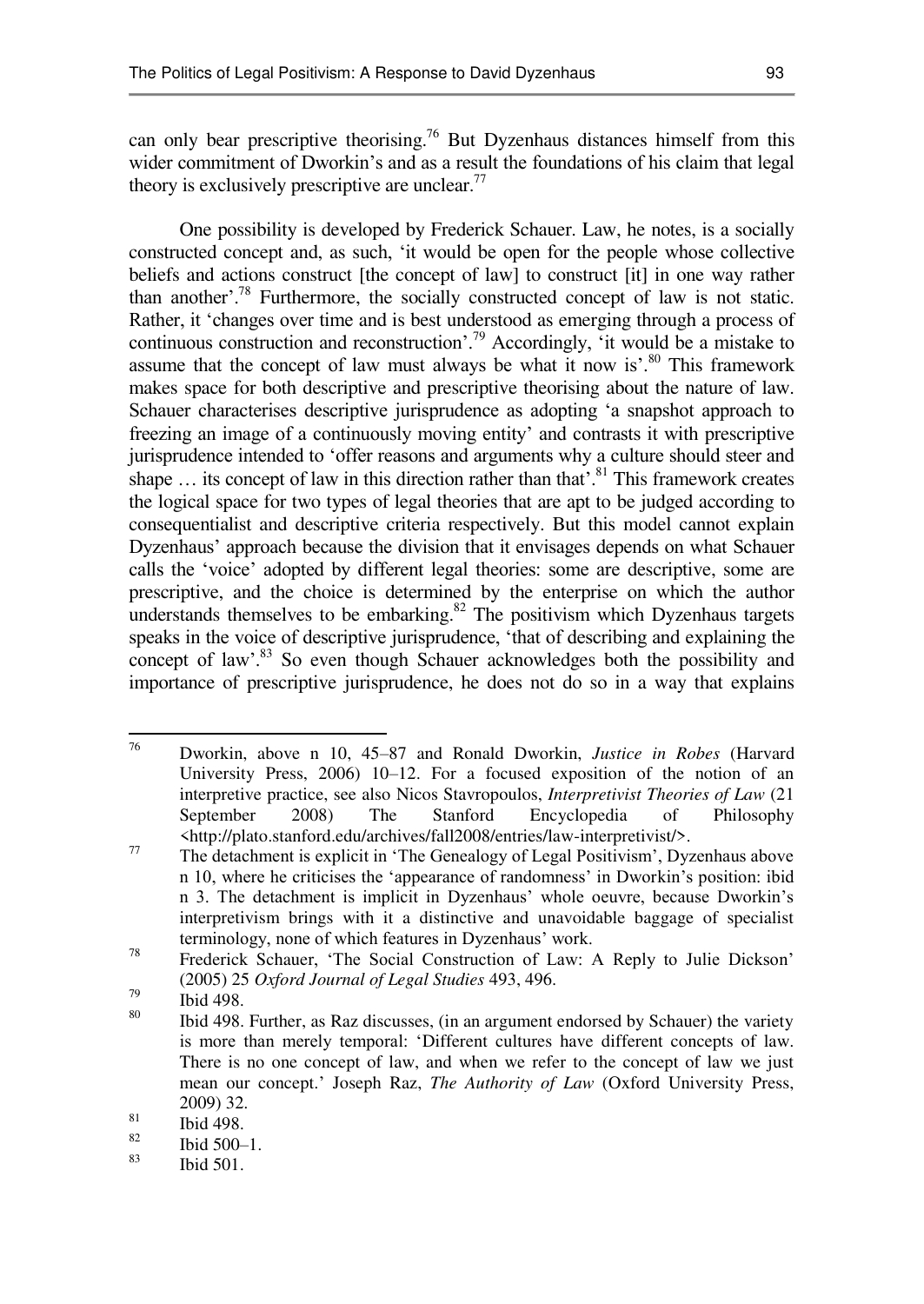Dyzenhaus' brand of prescriptivism. That requires a framework that would licence treating self-consciously descriptive theory as if it were really prescriptive.

A recurrent theme in Dyzenhaus' work might point towards such a framework. That theme is disagreement. Dyzenhaus persistently treats the existence of judges who disagree with the legal positivist analysis of hard cases as a phenomenon that poses a challenge to legal positivism as a whole. Indeed, these judges are something of a *leitmotif* in his work.<sup>84</sup> Although Dyzenhaus never articulates the connection between these judges and the prescriptive nature of legal theory, Liam Murphy, who shares his commitment to prescriptive theory, has developed an argument that could fill the gap. He outlines a disagreement-based conception of politically prescriptive jurisprudence in his article The Political Question of the Concept of Law.<sup>85</sup>

<span id="page-21-0"></span>As Murphy points out, it is clear that lawyers often argue and judges often decide cases on moral or political grounds. The conceptual question, then, on which legal philosophers disagree, is whether this kind of 'appeal to political considerations by lawyers and judges is *properly understood* as part of an argument about what the law (already) is'.<sup>86</sup> For Murphy, this disagreement is the foundation of an argument in favour of prescriptive theorising. He argues that it will 'survive … abstract reflection about the very idea of law', by which he means that the disagreement will not be settled one way or the other by a philosophical investigation into 'what we already share by way of a concept of law'.<sup>87</sup> The disagreement will persist and another way to settle it must be found. Murphy's proposed solution is to move the debate onto political terrain. The reason the disagreement about our equivocal concept matters, he argues, is the extent to which acceptance of one conception of law or another affects political practice. Accordingly, '[t]he way to resolve the ... disagreement ... must therefore be to evaluate the practical and political reasons that they offer for their respective positions.'<sup>88</sup> Here, then, we have excavated some plausible foundations for Dyzenhaus' projected prescriptivism. Where Dyzenhaus never justifies the leap to prescriptive debate, Murphy provides a justification which is compatible with Dyzenhaus' approach, animated as it is by the theme of disagreement. And, Murphy's account of the boundary between descriptive and prescriptive theory has the potential to licence departure from the self-understanding of his targets. Schauer's framework was tied to the voice adopted by the theorist, and so demands fidelity to their intentions. But Murphy's is tied to the question being tackled, and so appears to permit

Ibid.

<sup>&</sup>lt;sup>84</sup> Note how these judges are central to the arguments from irrelevance and vacuity. Cf Dworkin, who makes what he calls theoretical disagreement, and an allegation that legal positivists cannot explain it, the focus of his theory of law in *Law's Empire,*  above n 62*.*

<sup>85</sup> Liam Murphy, 'The Political Question of the Concept of Law' in Jules Coleman (ed), *Hart's Postscript*: *Essays on the Postscript to the Concept of Law* (Oxford University Press, 2001).

 $^{86}$  Ibid 372 (emphasis in original).

 $rac{87}{88}$  Ibid.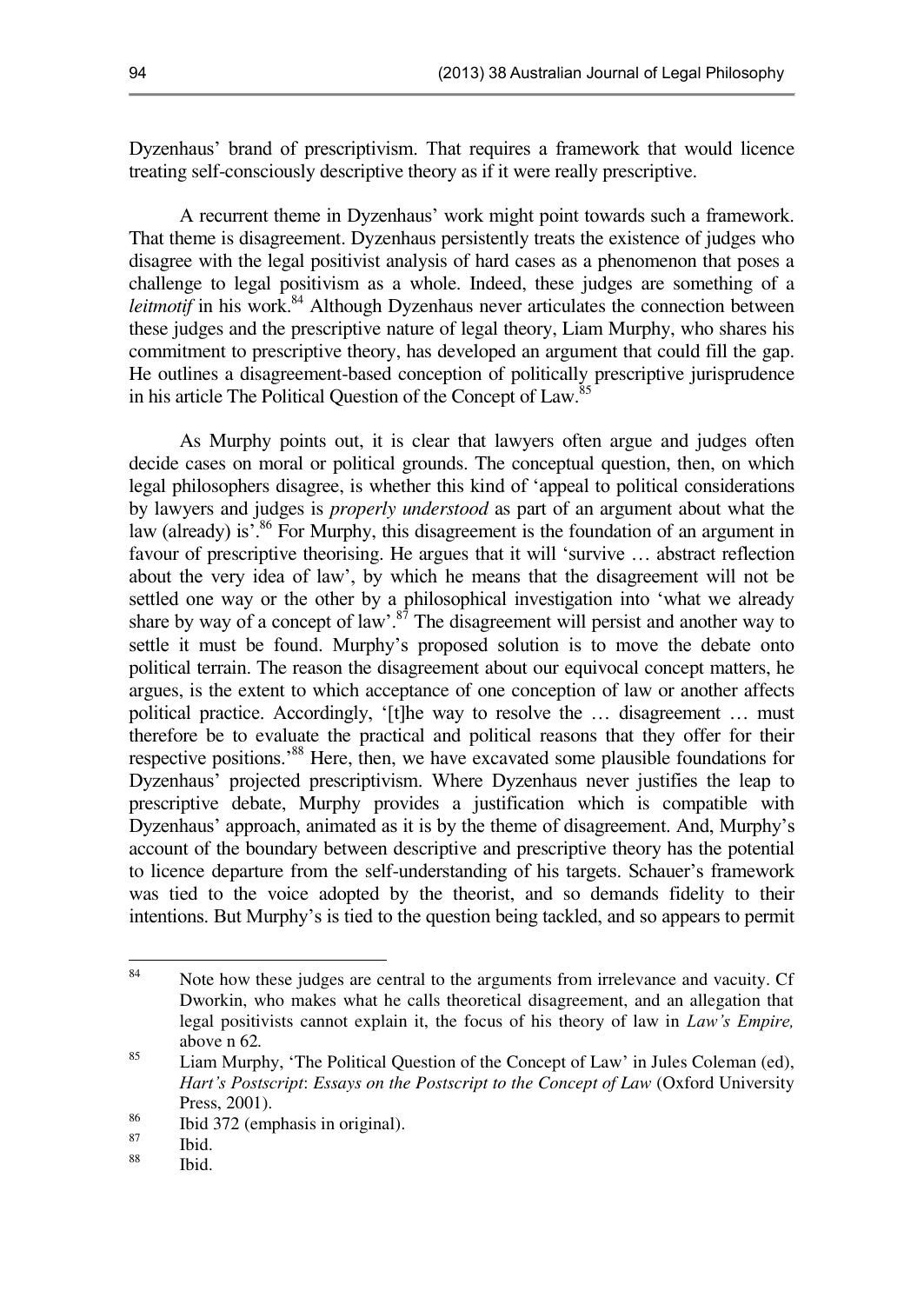imposing a prescriptive reading on arguments about any question which turn out to need tackling prescriptively.

This account licences Dyzenhaus' move to prescriptive argument as the disagreement over how best to account for what happens in hard cases has survived abstract reflection. But Murphy's account of the borderline between descriptive and prescriptive theory is (like Schauer's) not an account of what methodology to read into previously developed arguments. It is an argument about how we ought to develop those arguments in the first place. So it does not on its face provide a licence for the enterprise of projecting prescriptive methodology onto descriptive arguments. If Murphy's conclusion that argument about the nature of law is necessarily prescriptive is sound, then it obviously has ramifications for descriptive theory. But the automatic imputation of any particular prescriptive commitments to the authors of descriptive theories is not among those ramifications. As Waldron notes in his appeal for more prescriptive positivist theorising, legal positivists are interested in a cluster of different versions of positivity and can plausibly be understood to be motivated by a variety of values.<sup>89</sup> But, he also notes:

> Those who resist the general jurisprudential methodology associated with normative positivism may do so because they fear that a particular one of [several possible] interests … is being foisted on legal positivists — as though they must all have the programmatic interests that, say, Bentham or Hobbes had, or not count as real positivists at all. $^{90}$

This, I think, is what Dyzenhaus does. A substantial proportion of the enterprise of contemporary jurisprudence proceeds as if there is a fact of the matter about the nature of law. It is possible that this foundation is mistaken. It would be one thing for Dyzenhaus to challenge this orthodoxy with a concrete argument that the concept of law is, in fact, indeterminate on this point. It is quite another for him to both presuppose this radical position without offering a single argument in its favour and project that position onto arguments which do not share its methodological assumptions. Suppose, however, that he is correct. In the next section we will see that the arguments from irrelevance and vacuity highlight how his position becomes yet more distinctive because he adopts an extremely narrow view of what constitutes prescriptive jurisprudence.

#### B. THE AUSTERITY OF DYZENHAUS' PRESCRIPTIVISM

In his exchange with Kramer, Dyzenhaus explains 'the double sense … required for a position to be properly substantive': It must be 'based in political morality' and

<sup>89</sup> <sup>89</sup> Jeremy Waldron, 'Normative (or Ethical) Positivism' in Coleman, above n 85, 432. Ibid 433.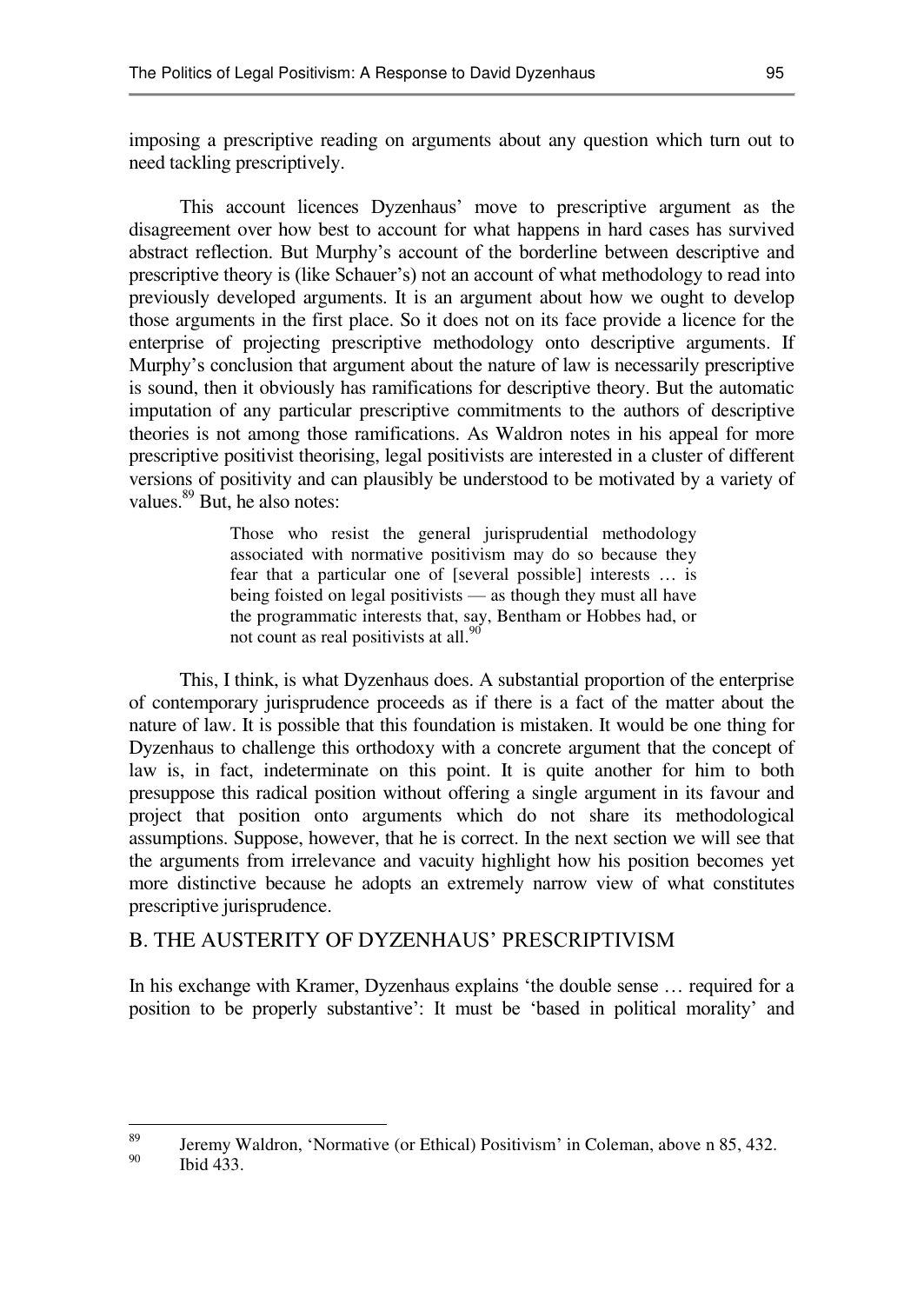'designed to have an effect on practice.'<sup>91</sup> We will first consider the two requirements in turn.

Whilst Dyzenhaus' formulation of his methodology seems very general, his arguments actually envisage only one kind of 'effect on practice' that the theorist need consider. His critique of legal positivism is founded on argument about the effect that theories have on the way in which judges decide hard cases. This has important ramifications for the way in which the argument from authoritarianism sits in the wider debate about the possible consequences of legal positivism.

Some defences of legal positivism seem to engage directly with the argument from authoritarianism by pointing to the morally beneficial consequences of adopting the positivist perspective on law. The most famous of these arguments was developed by Hart in his debate with Fuller, and echoes of it remain in *The Concept of Law*, despite his shift to a primarily descriptive approach. In summary, Hart argued that legal positivism is the approach most likely to 'lead to a stiffening resistance to evil' by  $\epsilon$ making man clear-sighted in confronting the official abuse of power.<sup>92</sup> This argument has been adopted or endorsed by several contemporary theorists.<sup>93</sup> But although this argument relies on the beneficial moral consequences of positivism, and so seems to engage with Dyzenhaus, it is not about how judges should decide cases. It is about the attitudes that legal positivism engenders in the citizenry in general. This explains the strange turn that Dyzenhaus seems to take at the culmination of his article 'The Genealogy of Legal Positivism' where he welcomes what he calls the 'neo-Benthamite revival' in legal positivism.  $94$  Here, Dyzenhaus is referring to an important trend in contemporary legal positivism which is politically prescriptive, which is grounded in the value of legislative supremacy and which advocates for the marginalisation of the role of judges.<sup>95</sup> He celebrates this 'revival' because it brings with it the possibility of 'constructive' or 'productive engagement' with his own brand of anti-majoritarian antipositivism.<sup>96</sup> Note, however, that it is not simply prescriptive positivism which is revived in this trend. The persistence of the Hartian prescriptive argument through the work of authors like MacCormick, Schauer and Murphy means that no such 'revival' is needed. But Dyzenhaus overlooks this tradition. Rather what he welcomes is the revival of the specific form of prescriptive theory that corresponds to his criteria for 'properly substantive' — that is, theory based in political morality and aimed at

<sup>91</sup> Dyzenhaus, above n 9, 717. Note that Dyzenhaus presents the two requirements in the opposite order; I have reversed them for ease of exposition and discussion.

 $^{92}$  Hart, above n 25, 210.

Eg, Murphy, above n 85; Neil MacCormick, 'A Moralistic Case for A-Moralistic Law?' (1985) 20 *Valparaiso University Law Review* 1; Frederick Schauer, 'Positivism as Pariah' in Robert P George (ed), *The Autonomy of Law: Essays on Legal Positivism* (Oxford University Press, 1996).

 $^{94}$  Dyzenhaus, above n 10, 61.

<sup>95</sup> See especially. Tom Campbell, *The Legal Theory of Ethical Positivism* (Dartmouth, 1996).

<sup>&</sup>lt;sup>96</sup> Dyzenhaus, above n 10, section 4.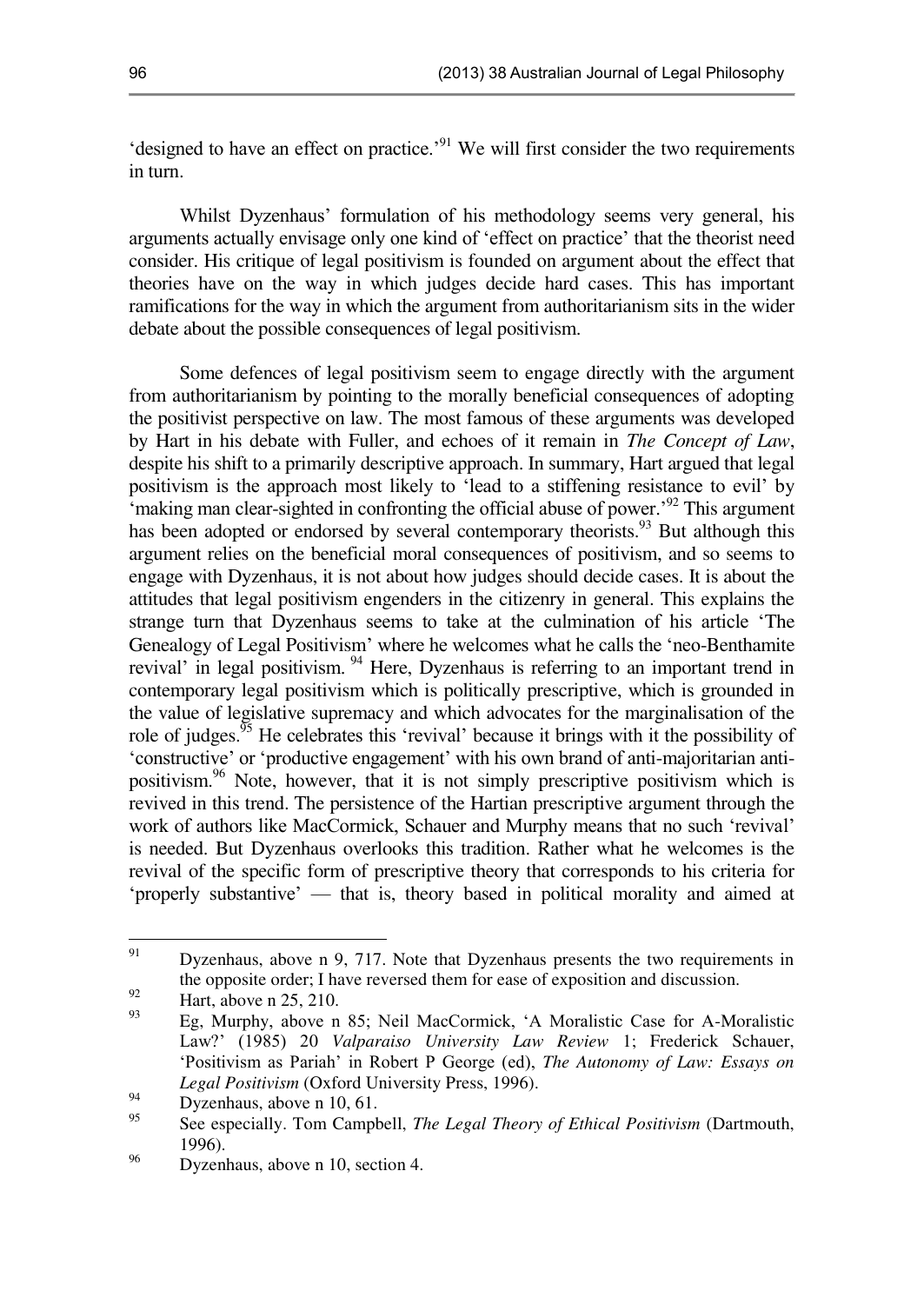influencing how judges decide cases. Dyzenhaus is of course aware of the Hartian strand of prescriptivism.<sup>97</sup> But his arguments do not engage with it, as it doesn't conform to his extremely narrow conception of substantive legal theory. And Dyzenhaus doesn't articulate his vision of this restriction on what counts as properly substantive theory. Schauer, on the other hand, explicitly discusses the issue:

> The choice between positivism and its opposition … assuming the choice to be instrumental … may depend on the situation of the chooser and the uses to which the choice must be put. Fuller's attack on positivism comes from a perspective that presupposes a chooser trapped inside the legal system … Much of traditional positivism, however … does not share Fuller's presupposition.<sup>98</sup>

The case for restricting our choice to the perspective of the participant, like Dyzenhaus (and, according to Schauer, Fuller) seems impossible to make. If we are dealing with the beneficial moral consequences of endorsing one or other theory of law, then surely all the moral consequences must be counted. So suppose that Dyzenhaus is correct that positivism encourages authoritarian judging, and Hart, Schauer, MacCormick and Murphy are correct that positivism encourages citizens to subject the law to critical moral scrutiny. Dyzenhaus' anti-positivism does not prevail by default. He must justify why his beneficial moral consequences outweigh theirs, and this cannot be achieved by simply stipulating a very austere account of properly prescriptive theorising.

We can now turn to the final aspect of Dyzenhaus' distinctive approach to legal theory. He presupposes that when theorists come to choose between competing conceptions of law, then the only kind of arguments that can come into play are those based in political morality. This was most clear in the argument from vacuity, where vacuity was a label applied to jurisprudential argument supported by arguments from outside political morality. But recall Murphy's argument in favour of prescriptive theory, which was the closest we could find to an explanation for Dyzenhaus' insistence on prescriptivism. Faced with persistent disagreement, Murphy does not argue that the way to decide is by exclusively political argument. Rather, he specifies that we should decide by evaluating 'the *practical* and political reasons'<sup>99</sup> in favour of the respective positions in the debate. In dropping the possibility that non-political reasons might contribute to our choice between competing legal theories, Dyzenhaus imposes yet another significant but unexplained restriction on the way in which jurisprudence should proceed. There are many practical reasons that might legitimately feature in our choice. Consider, for example Brian Leiter's recent summary of theoretical desiderata:

<sup>&</sup>lt;sub>97</sub> See, eg, the discussion in David Dyzenhaus, 'Fuller's Novelty' in Willem J Witteveen and Wibrem van der Burg (eds), *Rediscovering Fuller* (Amsterdam University Press, 1999).

 $\frac{98}{99}$  Schauer, above n 93, 47.

Murphy above n [85](#page-21-0) and accompanying text (emphasis added).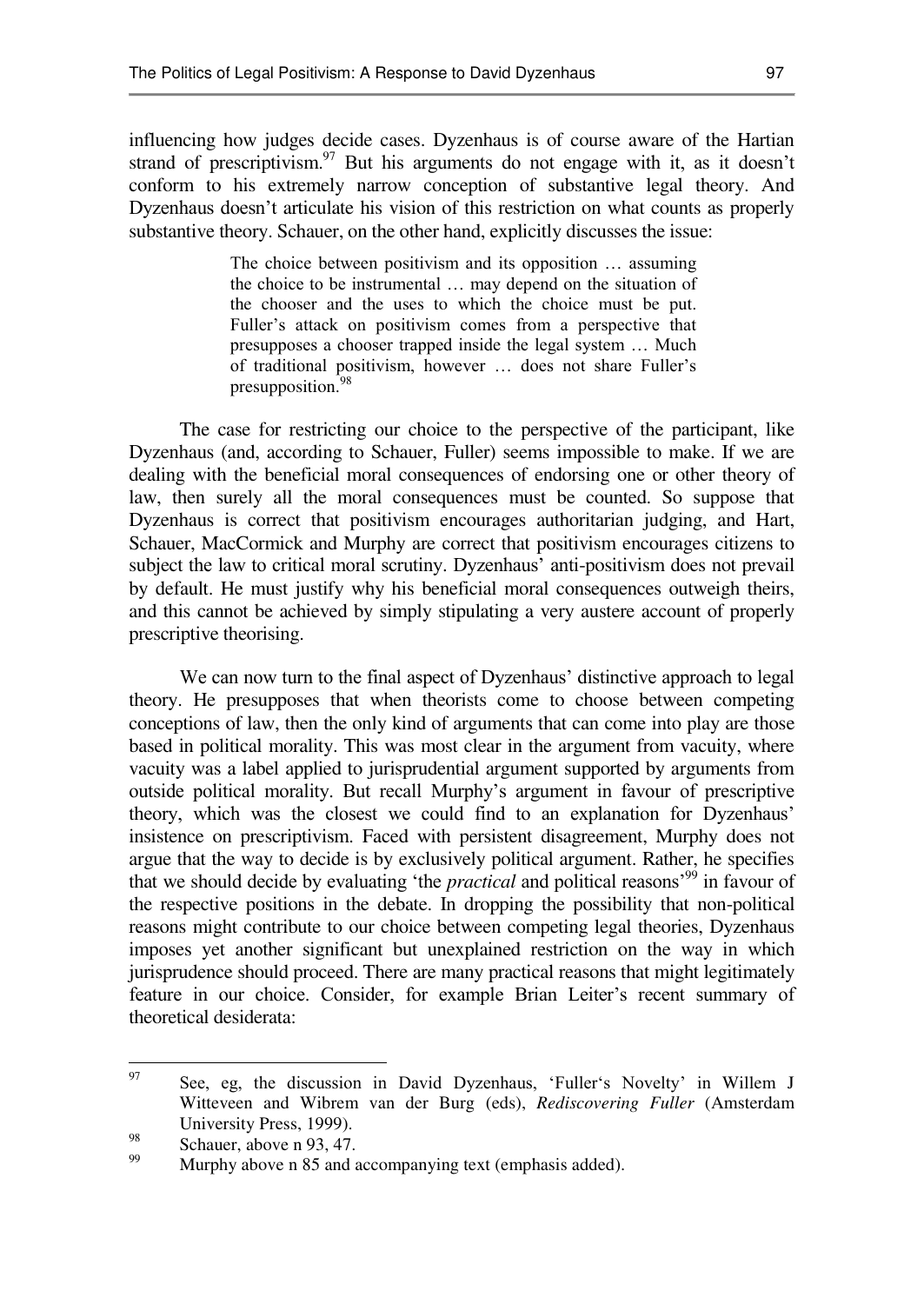Here are three familiar theoretical desiderata often thought relevant:

*Simplicity*. We prefer simpler explanations to more complex ones, *all else being equal* (that is, without cost to *other*  theoretical desiderata).

*Consilience*. We prefer more *comprehensive* explanations, explanations that make sense of more different kinds of things, to explanations that seem too narrowly tailored to one kind of datum.

*Conservatism*. We prefer explanations that leave more of our other well-confirmed beliefs and theories intact to those that don't, *all else being equal* (that is, without cost to *other*  theoretical desiderata). $100$ 

Clearly, this list is not exhaustive. Dyzenhaus' insistence on political prescriptivism has the effect of excluding these — and related — issues from our criteria for the success of competing legal theories. At the very least, these metatheoretical values must come into play if we are forced to choose between rival theories that are inseparable on political grounds. Perhaps they even compete with the political arguments themselves. Whichever is the case, Dyzenhaus' blanket exclusion of this kind of non-political value from legal theory is odd.

The cumulative effect of the various unargued methodological moves that Dyzenhaus makes is that he is methodologically isolated in the field of legal theory: isolated both in the austerity of his prescriptivism and in his practice of projecting that methodology onto descriptive writings by engaging with them *as if* they share it. I have struggled in this section to provide fully articulated arguments that his methodology is wrong. Indeed, it could well prove to be correct. But it is a position that clashes with the arguments of theorists who have explicitly considered these issues at every turn. The final section will explore an example of the peculiar consequences that this methodological approach has in the context of Dyzenhaus' treatment of one discrete issue.

#### C. THE HOBBESIAN RED HERRING

One of the most remarkable aspects of Dyzenhaus' exchange with Kramer is the account that Dyzenhaus deploys of the jurisprudential disagreement between Hart and Raz concerning the correct account of what it means to say that officials 'accept', in Hart's technical sense, the rule of recognition.<sup>101</sup> Dyzenhaus' discussion of that debate

<sup>&</sup>lt;sup>1</sup>00 Brian Leiter, 'Explaining Theoretical Disagreement', (2009) 76 *University of Chicago Law Review* 1215, 1239.

<sup>101</sup> On Hart's confined use of 'accept' as a term of art referring to the adoption of the internal point of view, see Adam Tucker, 'Uncertainty in the Rule of Recognition and in the Doctrine of Parliamentary Sovereignty' (2011) 31 *Oxford Journal of Legal Studies* 61.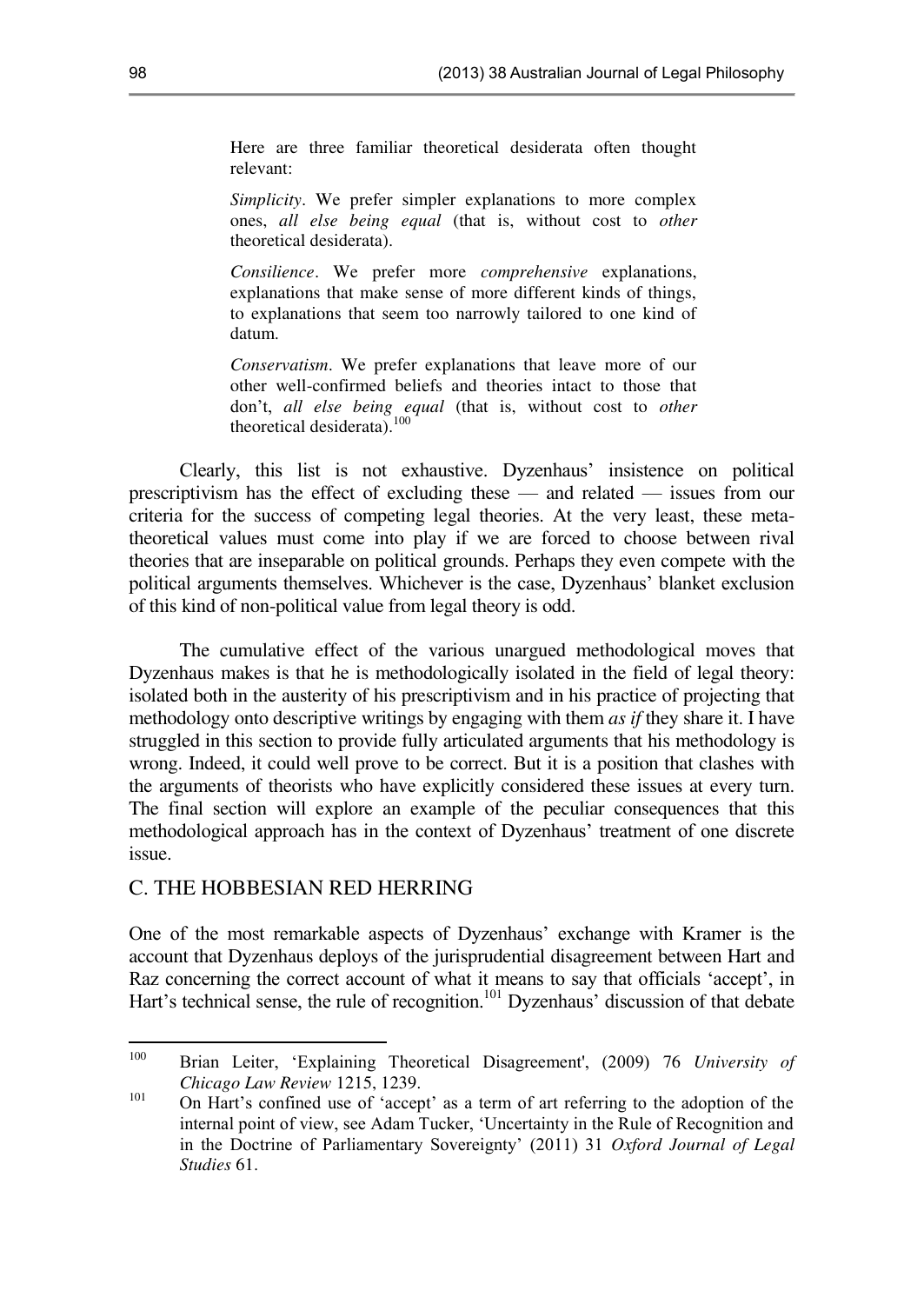is remarkable because, as Kramer notes, it appears to bear no resemblance to the texts he purports to be discussing, as a brief overview will illustrate.<sup>102</sup> Raz argued that the attitude of acceptance necessarily expresses either the belief that the rule in question is morally justified, or the pretence or 'avowal' of such a belief.<sup>103</sup> Hart disagreed. 'To my mind', he argued, 'the inclusion of this as a necessary component of acceptance is a mistake'.<sup>104</sup> Dyzenhaus cites, and claims to be discussing, Hart's two main discussions of the problem, in which Hart stakes out two reasons for rejecting Raz's view with some clarity. First, he considers it to present 'an unrealistic picture of the way in which ... judges envisage their task'.<sup>105</sup> Secondly, he argues that Raz is led astray by his otherwise distinct argument that normative statements express the existence of objective reasons to act in the way they require.<sup>106</sup> Dyzenhaus reports this argument in terms that appear foreign to anyone who has read the original. He identifies two strands in Hart's argument:

> The first is methodological, that to look beyond the fact that judges do … to why … might import their moral perspectives into the positivist conception of law, which then might cease to be general and value free. The second is the concern about the path ending in a Hobbesian notion of a prior moral obligation to obey the law.<sup>107</sup>

Dyzenhaus goes on to characterise the contours of the second argument as follows. First, he reduces Raz's argument to the claim that participants in legal practice 'sense that there are moral reasons for obedience'. Secondly, he notes that this is a claim that 'must be based on an argument of political theory'. Finally, he observes that this argument must in turn lead 'to the conclusion that there is a prior moral obligation to obey the law.'<sup>108</sup>

From any perspective, Dyzenhaus' argument is perplexing.<sup>109</sup> But for present purposes, its most important feature is that it simply does not correspond to the debate

<sup>&</sup>lt;sup>102</sup> The passage in question serves as the foundation of Dyzenhaus' discussion of Kramer's own stance on that issue. As I understand it, its role is both to situate Kramer's position in comparison to the rival positions of Hart and Raz and, importantly, to generate a criticism of Hart's position which Dyzenhaus argues also applies to Kramer's stance: 'There is, however, a serious problem here for Hart's methodological position, which also affects Kramer's position': Dyzenhaus n 9, 712.

 $\begin{array}{cc}\n 103 \\
104 \\
\end{array}$  Raz, above n 80, 28.

<sup>&</sup>lt;sup>104</sup> H L A Hart, *Essays on Bentham* (Oxford University Press, 1982) 157.

 $\frac{105}{106}$  Ibid 158.

 $\frac{106}{107}$  Ibid 159.

 $107 \text{ Dyzenhaus, above n } 9, 711.$ 

Ibid 712.

<sup>109</sup> For example, his exposition overlooks one half of Raz's argument, namely the possibility of a mere pretence or avowal of belief in the law's legitimacy. This would have nothing to do with arguments from political morality. Similarly unless judges' sense that the law is justified is *true*, which Hart and Raz certainly do not argue, then there are no grounds to resort to political argument at all, other than the (*ex hypothesi)* false political argument that the judge, if pressed, would presumably rely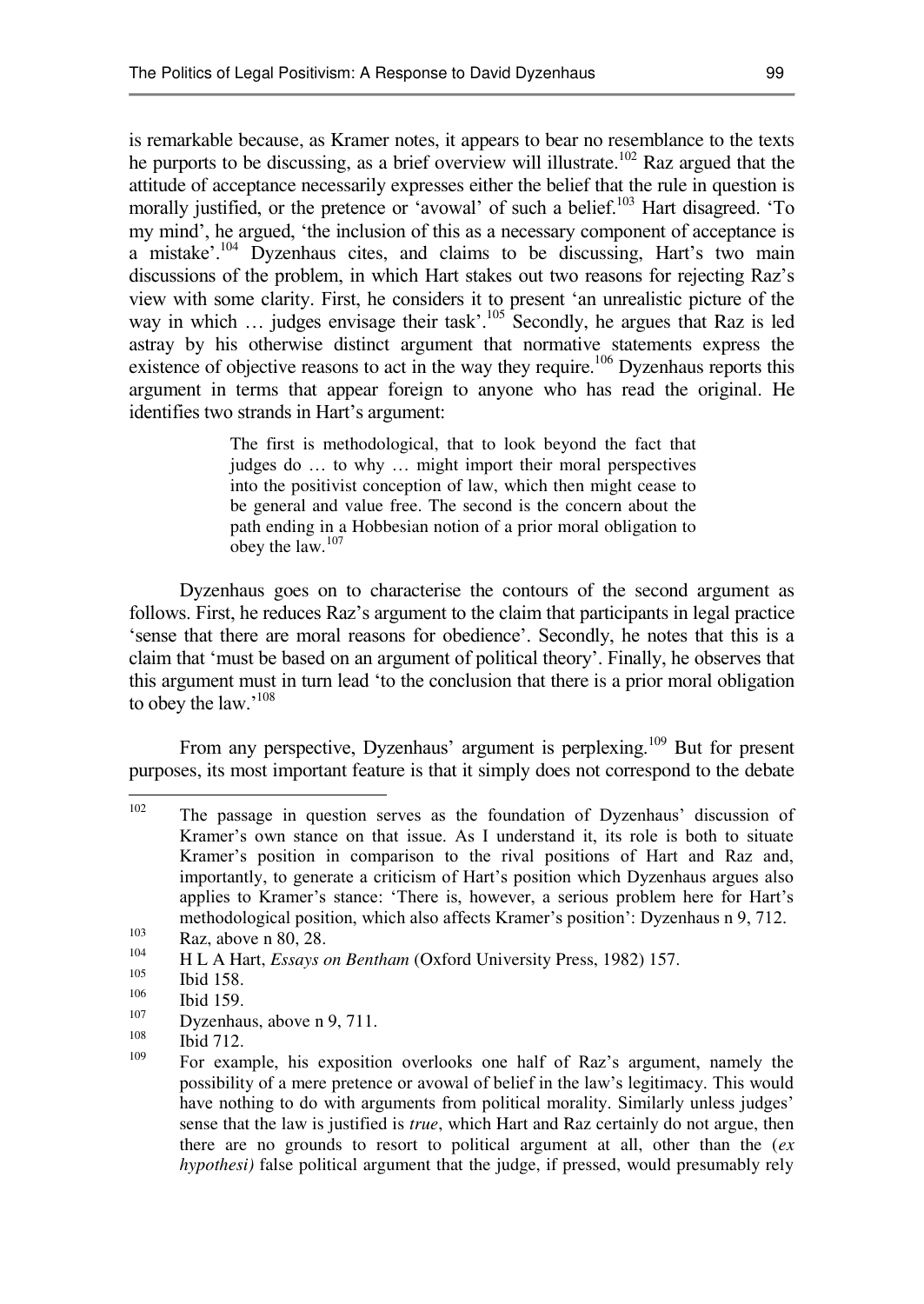he purports to be discussing and the texts to which his citations point. Hart's reasons for dismissing Raz's stance, outlined above, have nothing to do with 'methodology', and there is no mention of Hobbes or of prior obligations to obey the law. By this stage, Kramer had lost patience with Dyzenhaus. Having pointed out that Dyzenhaus' 'citation … simply makes clear that Hart nowhere expressed the misgivings which Dyzenhaus … imputes to him', he summarily dismisses Dyzenhaus' interpretation. 'The unease supposedly felt by Hart is a figment of Dyzenhaus' imagination', he notes. Dyzenhaus' persistent references to Hobbes are, he concludes 'nothing more than a red herring'. $110$ 

However, if we take into account Dyzenhaus' conception of legal philosophy as outlined above, we can construct a more understanding reading of Dyzenhaus' argument. It derives from his projection of austere, prescriptive arguments onto the original texts, so that the arguments of Raz and Hart are being read as exhortations to those in legal practice. With this in mind, Dyzenhaus' account of their debate has a coherence which Kramer overlooked. Raz's argument that judges either believe in the legitimacy of law or (at least) appear to do so is transformed into an argument that judges *should* believe in the legitimacy of law. And then it makes sense for Dyzenhaus to argue that Raz's stance must ultimately be grounded in an argument of political morality that leads to the defence of an obligation to obey the law. For why else would Raz be exhorting the judiciary to believe in the law's moral legitimacy? This understanding even holds if, unlike Dyzenhaus, we do not allow the second component of Raz's stance — that those judges who don't morally endorse the law at least pretend to do so — to drop out of the picture. For there is no reason to exhort judges to at least pretend to believe in the moral legitimacy of the law unless we are armed with a prior political argument that they ought to do so. But, as I hope is already becoming clear, this is not a legitimate reading of the disagreement between Hart and Raz. Hart and Raz were engaged in a wider debate about the normativity of law, and in one guise this focused on the meaning of judges' statements when they assert the existence of legal obligations in delivering their judgments.<sup>111</sup> For Hart, such statements have a special meaning; judges 'may mean to speak in a technically confined way', in which their expression of legal duties only makes sense in light of the legal context in which they are spoken. On this view, legal obligations are a distinct species of obligation. For Raz, on the other hand, asserting a legal obligation is to assert the existence of a moral obligation. The truth or falsity of this assertion is, of course, a further question. Dyzenhaus' eccentric interpretation of one facet of this debate transforms it. He effectively precludes Raz from going on to argue, as he in fact does, that those assertions are often false by alleging that his stance must be derived from the unstated belief that they are usually true. But in doing this, Dyzenhaus renders himself unable to claim that his interpretation displays even the bare minimum of fidelity to the

on. For a discussion of some of the substantive flaws in the argument Dyzenhaus attributes to Hart, see Kramer, above n 21, especially 698 and following.

 $110$  Kramer, above n 21, 699.

 $\overline{a}$ 

111 See Hart, above n 104, 159 for Hart's expression of the debate in terms of the *meaning* of judges' statements when applying the law.